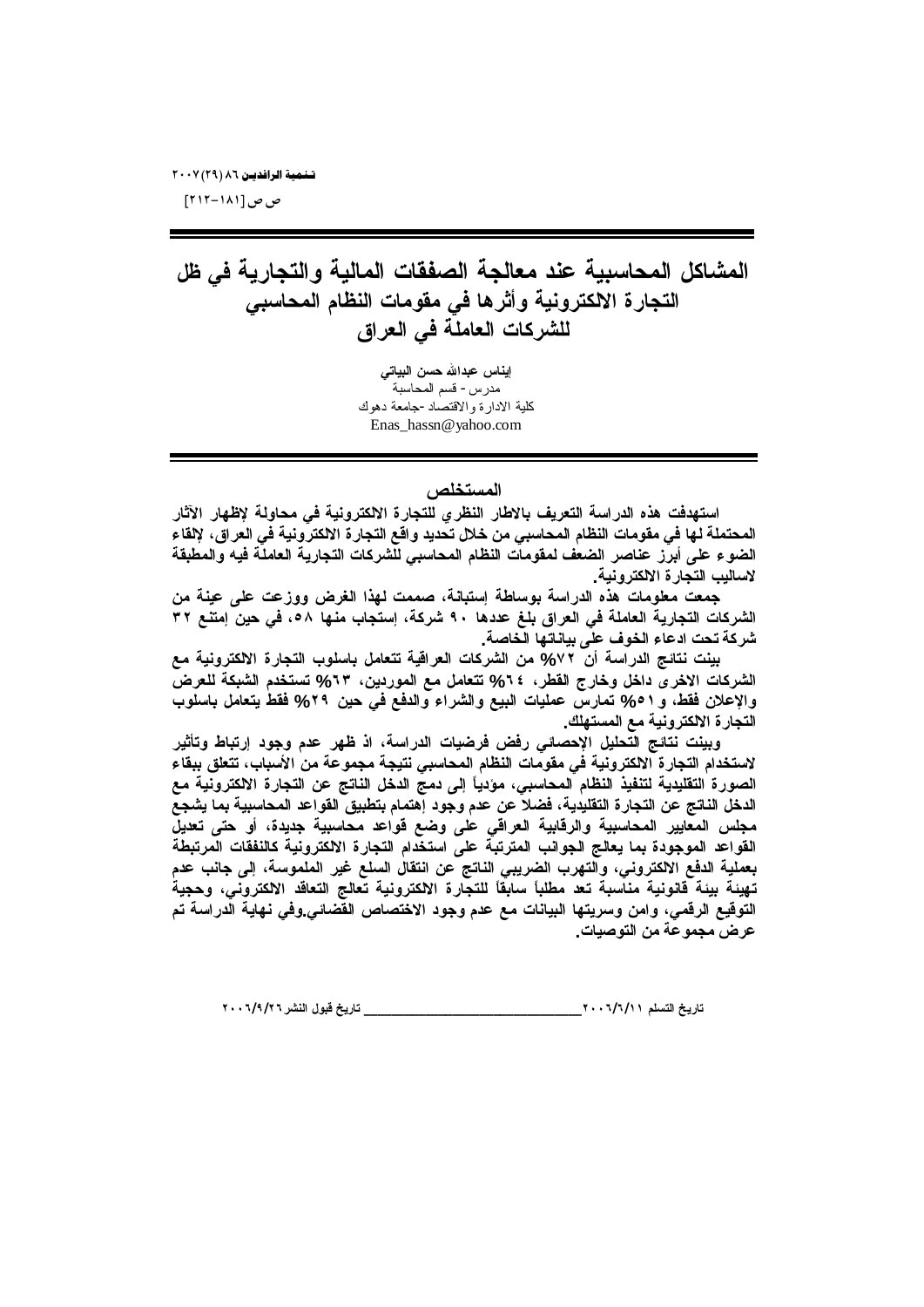### The Accounting Problems In Dealing With Processing The Financial and **Trading Transactions Within The Electronic Commerce and The Impact** On The Components of The Accounting System of The Working Companies in Iraq

#### **Enas Abdullah Hassn**

Lecturer-Accounting Department Administration & Economics College- University of Duhok

#### **Abstract**

This study aimed at the acknowledgement of the theoretical framework of the electronic trade, in an attempt to show its probable effects on the components of the accounting system. Moreover, this will happen through the identification of the real shape of the electronic trade in Iraq to shed the light on the main elements where any weakness are found in the accounting order system of the trade firms working in it. This is applicable for the methods used in the electronic trade.

The data concerning this study were accumulated in a wide prior questionnaire specially planned for this purpose and then were distributed on group of ninety selected trade firms working in Iraq fifty eight of which responded, where as thirty two firms refused to respond, fearing of her own private data to be shown.

The results of the study showed that % 72 of those Iraqi firms were dealing with the electronic trade with some other firms inside the country and abroad, while % 64 of were dealing with the importers, % 63 of were using the web site for advertisement and exhibiting only  $\frac{9}{2}$  51 were practicing sales & purchases and payment. Only % 29 of them were dealing with the electronic trade method with the consumer.

The statistical results of analysis showed the complete refusal of the hypothesis of the study. Since there were no connections or any influence of using the electronic trade to develop the components of accounting order system, as result of many reasons concerning the remaining of the traditional image to implement and execute the accounting order system?

This result in a sort of mixture of the income deduced from the electronic trade with the income deduced from the traditional trade, as well as the indifference of applying the accounting rules. That will encourage the formation of accounting and auditing standard Iraqi board to put a new rule or even mending the existing rules. In away that cures the aspects that arose, when wing the electronic trade. Such as the expenses attributed to the electronic repayment process or taxation resulted from the intangible, commodities transition more over the non-existence of an appropriate. Moreover, legal environment are to be considered apriority to fix and deal with the electronic contracting, the digital signatures, the confidentiality of the data and the absence of the specialty of law. In the conclusion of this study, we showed some recommendations.

المقدمة

لم نكن النجار ة الإلكترونية ولبدة لحظة أو صدفة بل كان هناك العديد من المؤشرات التي تراكمت لتنتج ما يعرف اليوم بالتجارة الالكترونية. بدءاً من فترة ما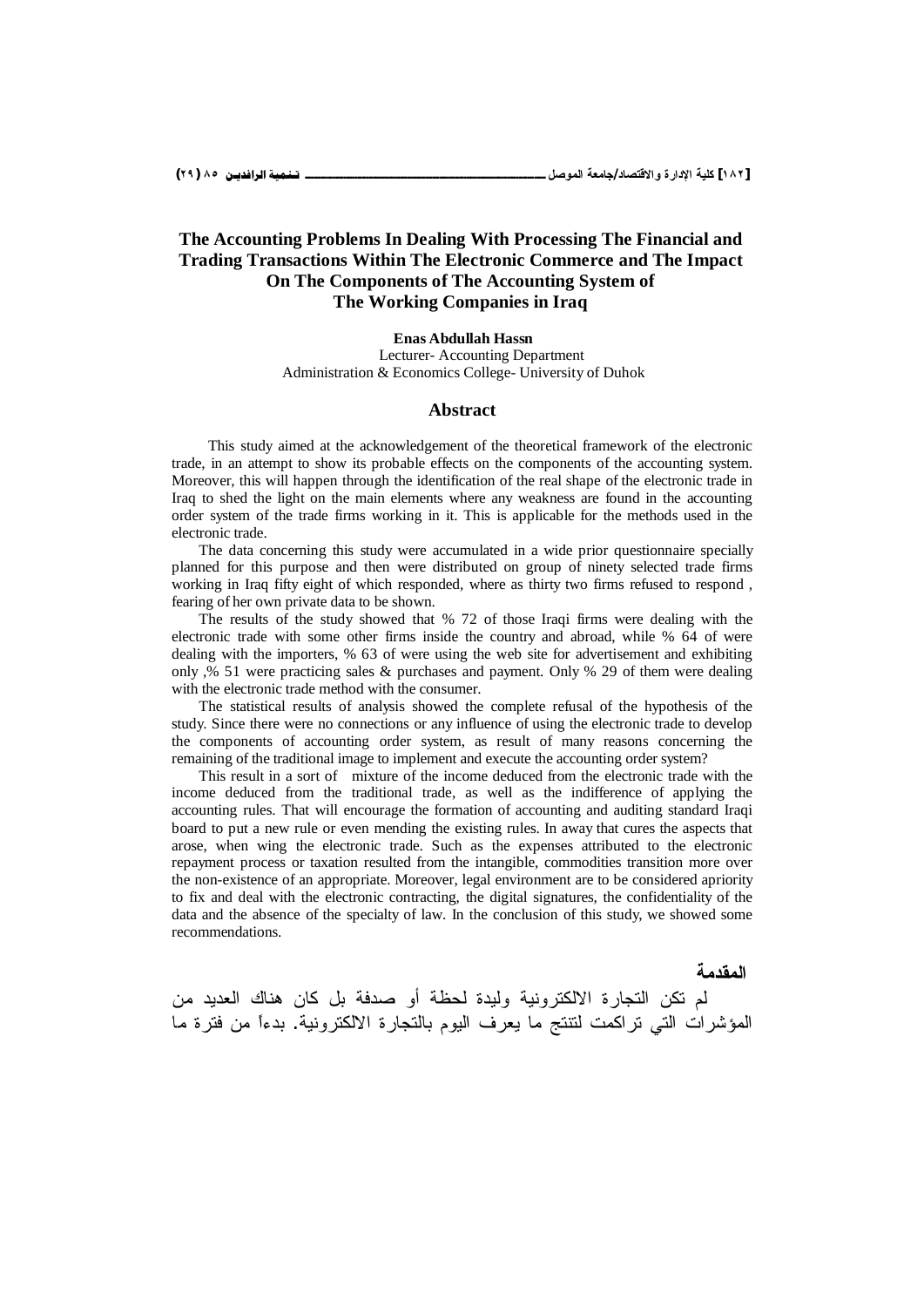**[ÎÕÐ] ƑřœƒŕƃŒººººººººººººººººººººººººººº ...ŗƒŧœŞřƃŒƍŗƒƃœƆƃŒŘœƀŽŮƃŒŗŞƃœŶƆťƈŵŗƒŕŪœšƆƃŒ¾ƂœŬƆƃŒ**

بعد الحرب العالمية الثانية وما رافقها من نوحيد للعملة بالدولار لتسهيل التجارة بين الدول مرورًا بالعام ١٩٨٤ الذي شهد إنشاء منظمة الجات وما نتج عنها من إلغاء للحو اجز في التبادل التجاري ثم أخيراً انشاء منظمة التجارة العالمية في العام ١٩٩٦ الذي رسخ مفهوم تحرير التجارة.

وقد رافق تلك المراحل ظهور العديد من المتطلبات الجديدة وما نرنب عليها من تغييرات جوهرية اسهمت بشكل فعال في وضع الأسس الاولى لعمليات التطوير في ظل الافتصاد الرقمي الجديد، وانطلاقا من أن المحاسبة بوجهها الآخر نمثل افتصادا تطبيقياً كان لا بد من أن تكون في طليعة المفاهيم التي تعرضت للتغيير لتلبية احتياجات المرحلة الجديدة، ويمكن أن يكون هذا التغيير قد امتد ليشمل كل مقومات النظام المحاسبي في خطوة لتحقيق النكامل والارتباط بين تلك المقومات وبعضها البعض من جهة والاساليب التكنولوجية المبتكرة في ممارسة التجارة من جهة أخرى. اذ أن أي تطوير في الانظمة المحاسبية المطبقة لا يمكن أن يكون منعز لا عن حدوث تغيير مناسب في القواعد المحاسبية الصادرة عن الهيئات المهنية ولاسيما في ظل المتطلبات الجديدة للاسواق العالمية ومن أهمها وجود نكامل حقيقى بين الانظمة المحاسبية المطبقة والقواعد المحاسبية الصادرة عن الهيئات المهنية محلية كانت أو دولية مع تحقيق التوافق المحاسبي قدر الامكان بين ماهو محلي ودولي. وكل هذا لا يمكن أن يكتمل أو يؤدي دوره الفعال المطلوب منه دون وجود بيئة قانونية مناسبة تكون فيها المحاسبة أداة ايجابية لخدمة العناصر البيئية الاخر ى.

### مشكلة ال**ى**حث

إن التغيير الواضح في أدلة الإثبات المستخدمة مع صفقات التجارة الالكترونية يتطلب ظهور قواعد ومعابير محاسبية نتظم هذه الادلة، فضلاً عن قوانين نزيد من موثوقية الاعتر اف بها عند إثبات العمليات التجار ية.

# أهمبة البحث

وتظهر من خلال ما يتوقع أن يضيفه البحث على المستويين النظري والتطبيقي. على المستوى النظر*ى* 

- ٠. إن محاولة التعريف بالاطار النظري للتجارة الالكترونية من جميع جوانبها ولاسيمافي ظل انتشار إدراك يقوم على أساس أن النجارة الالكترونية لم تعد خيارا يقبل أو يرفض بل أصبحت ضرورة حتمية تفرض وجودها على الجميع وتوفر فرصة للتعرف عليها بدقة تسمح بتطبيقها بشكل مدروس بعيدا عن العشوائية.
- ٢ . يحاول هذا البحث التركيز على مقومات النظام المحاسبي في العراق بوصفها تشكل تحدَّ أمام انتشار التجارة الالكترونية ولاسيما في ظل وجود مؤشرات تؤكد الازدياد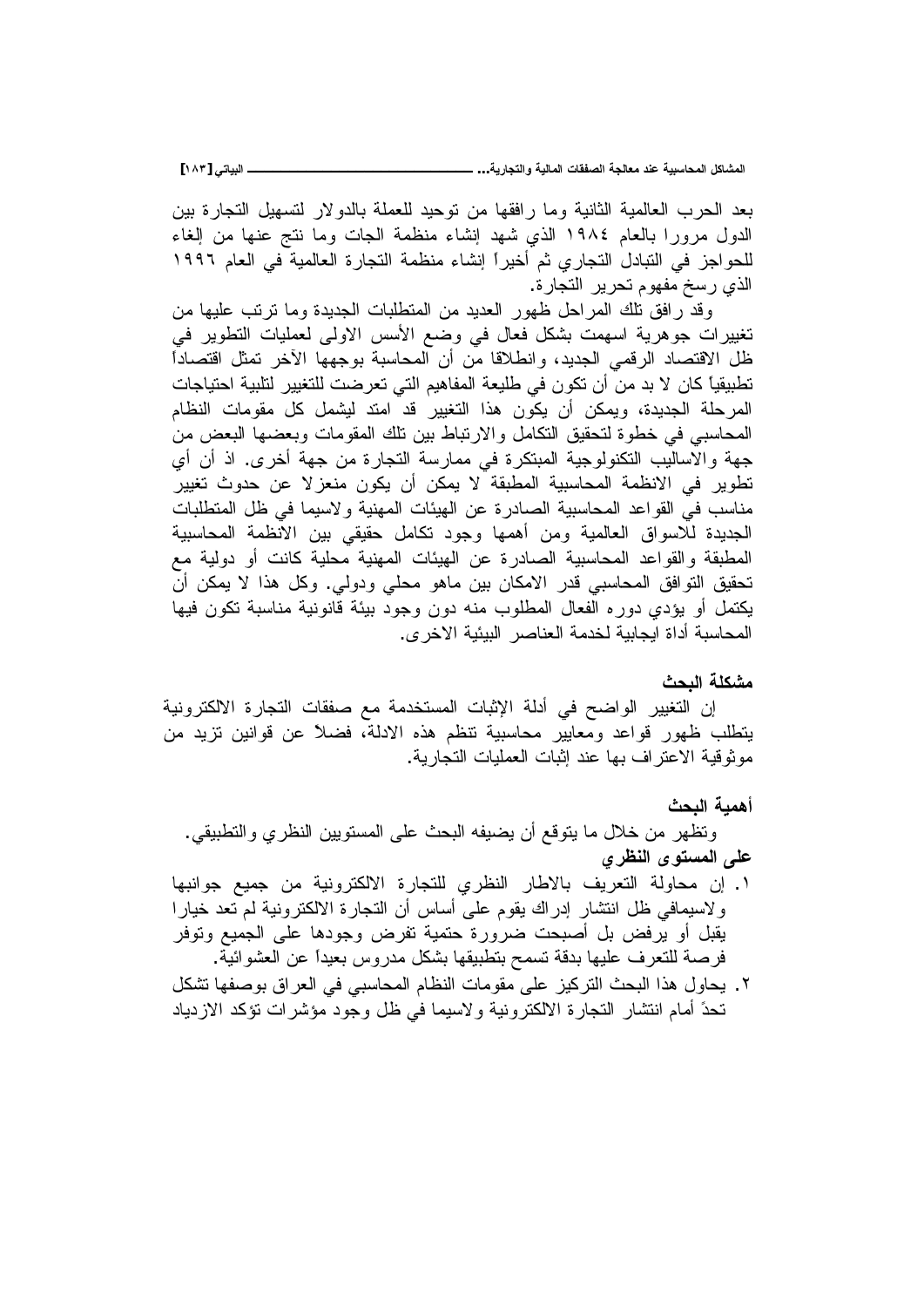[١٨٤] كلية الإدارة والاقتصاد/جامعة الموصل \_\_

المتواصل لحجم التجارة الالكترونية في العالم العربي لتصل من ١١,٥ مليون دولار عام ۱۹۹۷ إلى ۳ مليارات دولار عام ۲۰۰۲. من هنا بنتج عن ضعف مقومات النظام المحاسبي حدوث اصطدام مع هذا الانتشار المنزايد، قد يؤدي إلى توقفه أو الحد منه. لذلك ستسهم مقومات النظام المحاسبي في زيادة فاعليته، لتكون أكثر استجابة لمتطلبات هذا الانتشار المتوقع.

على المستوى التطبيقي ١ . يتوقع أن يسهم هذا البحث في إظهار وتحديد أهم نواحي الضعف وتحديدها في مقومات النظام المحاسبي للشركات النجارية العاملة في العراق والمطبقة لأساليب التجار ة الالكترونية في محاولة لتحديد الخطوات اللازمة لعلاجها . ٢. نوفير المؤشرات اللازمة التي تعكس واقع انتشار التجارة الالكترونية في الـعر اق ِ.

### أهداف البحث

- التعريف بالإطار النظري للتجارة الالكترونية.
- إظهار الأثار المحتملة للتجارة الالكترونية على مقومات النظام المحاسبي.
	- تحديد واقع التجارة الالكترونية في العراق.
- إلقاء الضوء على أبرز عناصر الضعف لمقومات النظام المحاسبي للشركات  $\overline{a}$ النجارية العاملة في العراق والمطبقة لأساليب النجارة الالكترونية، مع نقديم بعض الاقتراحات الاولية بوصفها خطوة تمهيدية على طريق تلبية بعض المتطلبات الجديدة.
	- أولا الإطار النظرى للبحث ويتضمن قسمين هما: القسم الاول – التجارة الالكترونية بين المفهوم والتطبيق \_ مفهوم التجارة الالكتر ونبة

لقد أطلق على التجارة الالكترونية مسميات كثيرة منها تجارة الانترنت، التجارة Online، النجارة الرقمية والنجارة عبر المواقع الالكترونية، غير أن الانتشار السريع لمها من جهة، وظهور النوقعات حول إعتماد الاقتصاد العالمي الجديد عليها والمعروف باسم الاقتصاد الرقمي من جهة أخر ى في الوقت الذي بدأت فيه العديد من الدول تبحث عن مصـادر جديدة تتشط حركة الأموال فيها سواء أكانت محلية أم أجنبية لتحقيق فعلى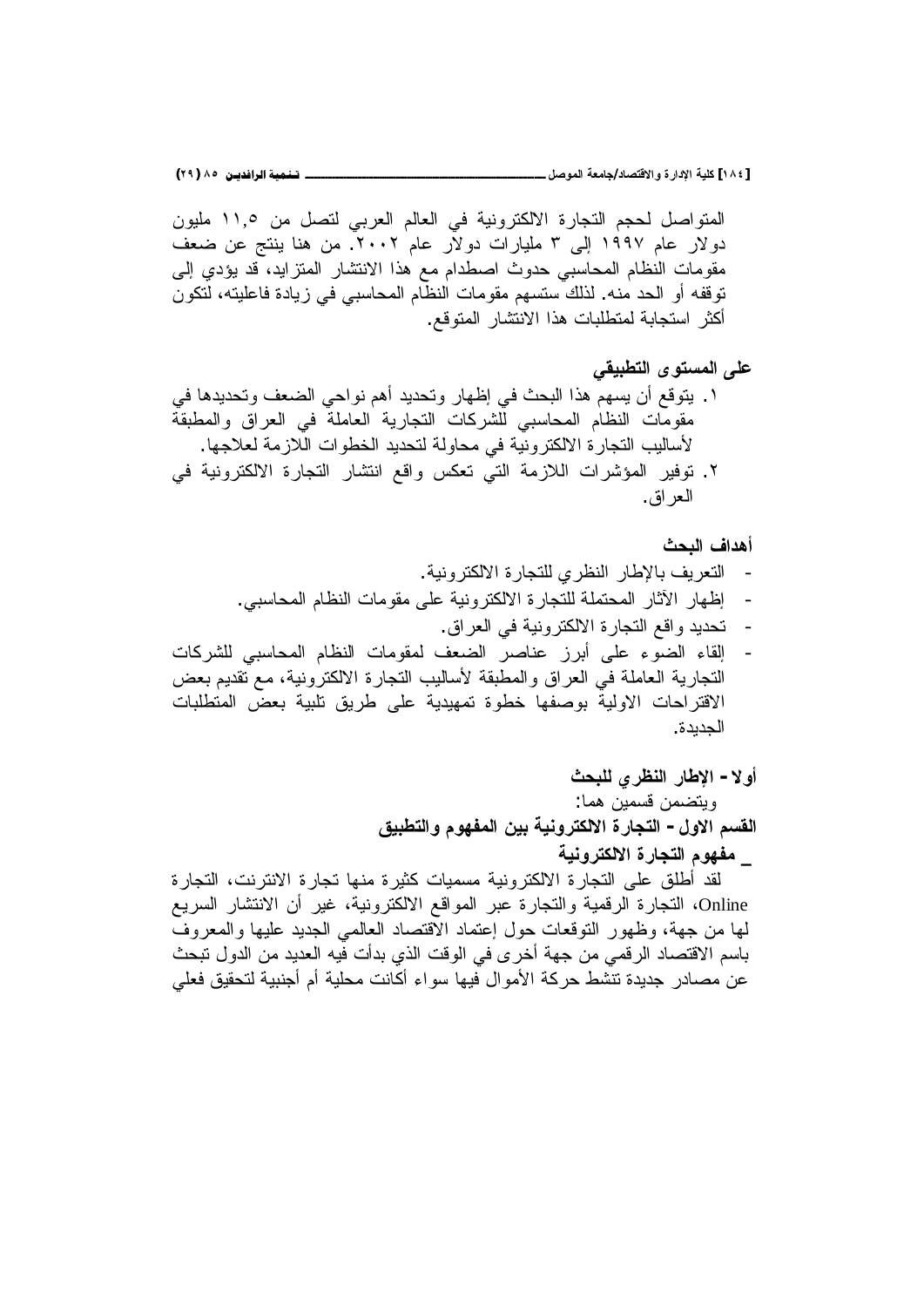لما يعرف بالتكامل الاقتصادي، كل ذلك أدى إلى ظهور تسمية جديدة تتمثل بصناعة التجارة الالكترونية لتعطيها حيزاً اكبر وأهمية مناسبة لدورها الجديد. ويمكن تعريف النجارة الالكترونية من أربعة أبعاد :(Turban, King, 2003, 3)

**البعد الأول**: من حيث الاتصال.

هي عبارة عن تسليم البضاعة، الخدمة، المعلومة، أو الدفع عن طريق شبكة حاسوب أو بأي طربقة الكتر ونبة أخر ي.

ا**لبعد الثاني**: من حيث مر احل العمليات

هي عبارة عن استعمال قاعدة مستمرة من المعلومات باستخدام التقنيات الحديثة لإجراء الأعمال الالكترونية وندفق العمل. ا**لبعد الثالث**: من حبث الخدمات

هي عبار ة عن أداة نوجه لتحقيق ر غبات الشركة و العاملين فيها و المتعاملين معها، لتقليل كلفة الخدمات التي نقدمها الشركة مع التأكيد على نوعيتها وزيادة سرعتها لتَحقيق نفو ذ أكبر \_في السو ق العالمية .

ا**لبعد الرابع**: من حيث فرصـة الاختيار على الخط

هي عبارة عن توفير القدرة على الشراء أو البيع لجميع المنتجات والمعلومات والخدمات من أي مكان في أي وقت عن طريق الانترنت، مما يسمح بالمشاركة والنعاون بين أفراد المجتمع.

ومن خلال ما نقدم يمكن إعطاء تعريف شامل للنجارة الالكترونية بوصفها صورة من صور الأعمال الالكترونية، تتسم بممارسة جوانب التجارة التقليدية باستخدام قاعدة مستمرة من المعلومات عبر شبكة الانترنت أو وسائل الكترونية أخرى تهيء الفرصة لسوق عالمية الكترونية تمنح القدرة على شراء أو بيع المنتجات أو الخدمات أو المعلومات في أي وقت ومن أيّ مكان، بما يسهل المشاركة والتعاون بين أفراد المجتمع.

• اختلافات التجار ة الالكترونية عن التجار ة التقليدية

بِمكن تحديد أبرز الاختلافات بين كل من التجارة الالكترونية و التجارة التقليدية من خلال عرض الجو انب الآتية:

أ. مرا**ح**ل التجارة

تختلف التجارة الالكترونية عن التقليدية من حيث أسلوب إتمام كل مرحلة بحد ذاتها وكما يأتي: (الزيدي، ٢٠٠٤، ١٥- ٢٢)

§ مرحلة العرض ففي ظل التجارة الالكترونية نتم هذه المرحلة بأحد الأشكال الآنية: - أسلوب غير مباشر من خلال الإعلان والدعاية والترويج والتسويق للمؤسسات و الأفر اد .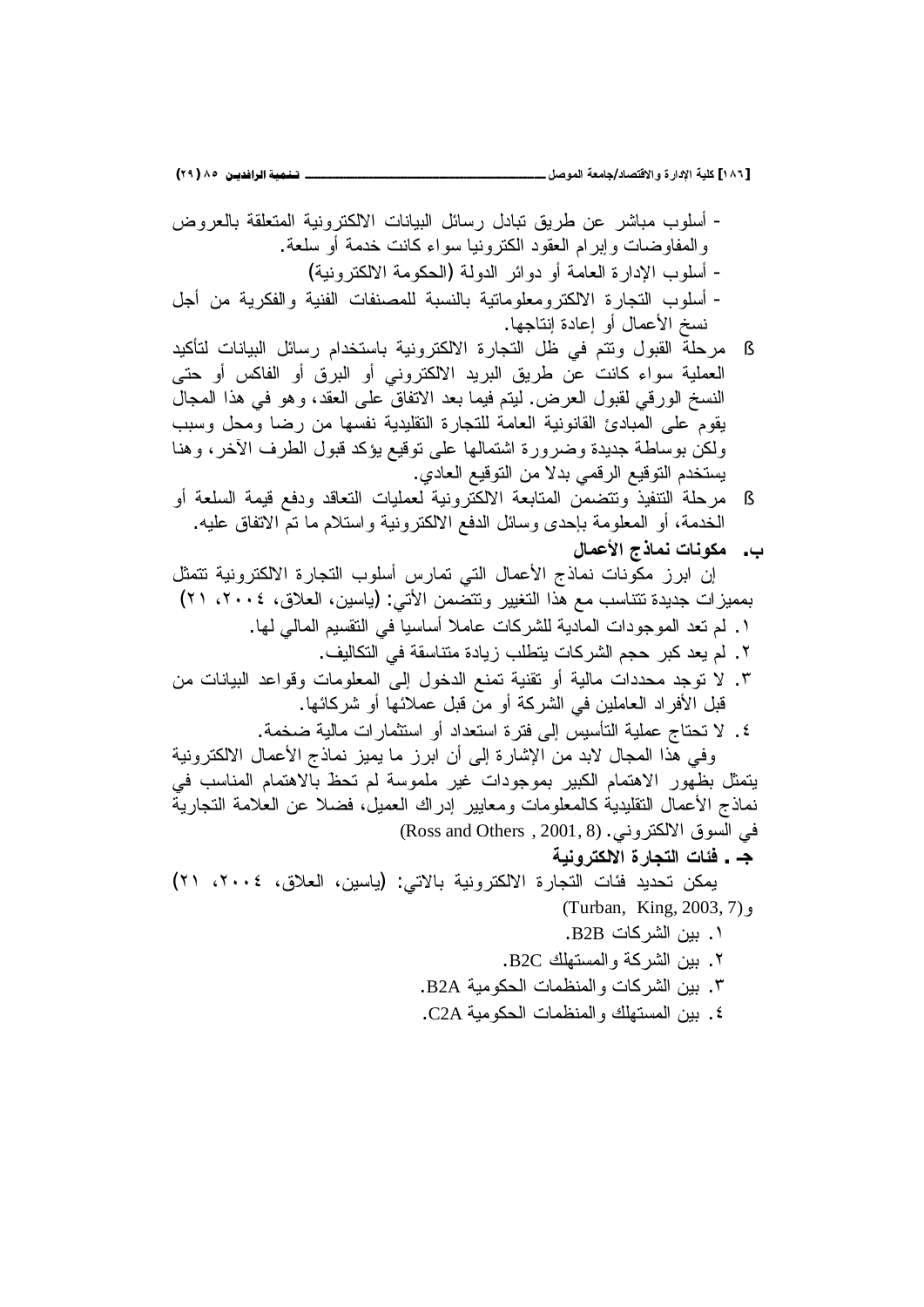0 . بين العاملين في الشر كة E2C. ٦. بين الشركة والعاملين فيها B to E . ٧. بين مجاميع تنظيمية خاصـة في المـجتمـع C2C. ٨. بين المؤسسات الأكاديمية أو المنظمات الخيرية والمتعاملين معها Non business .EC وتجدر الإشارة إلى أن أول هذه الفئات ظهورا وأكثرها استعمالا بتمثل بفئة E C، اذ نتضمن: (Turban and King, 2003, 29) - تدريب الموظفين وتعليمهم عبر الانترنت. تغطية إحتياجات العاملين من المواد التي يتم استخدامها في العمل عن طريق الكتالوجات الالكترونية الموجودة في الموقع الخاص بالشركة لاستخدامها في تقديم طلباتهم. استخدامها بعمل المشتريات الخاصة بالعاملين في الشركة للحصول على خصم. إيصال معلومات من الادارة العليا إلى العاملين في الشركة وبالعكس كقوائم الروانب والنقارير والموازنات. د . أنماط التجار ة الإلكتر و نبـة يمكن نتفيذ النجار ة الالكترونية من خلال أحد الانماط الأتية: ا . واجهات المحال على الانترنت Internet Storefronts وذلك من خلال استخدام صفحة الويب بدلا من المتجر العادي لبيع المنتجات أو الخدمات أو إنشاء الواجهة مع وجود المتجر، بما ينيح نقديم السلع والخدمات بشكل أفضل وبسعر منخفض. (توفيق، ٢٠٠٣، ٦)

٢. استخدام شبكة القيمة المضافة Value - added Net Work

وهي عبارة عن شبكة حاسب نقوم بتشغيلها شركة ثالثة إذ يكون لكل من الشركتين اللتين نتفذان العمل صندوق بريد الكتروني على حاسبة الشركة التي نقوم بالنشغيل، غير أن هذه الطريقة تعد مكلفة بسبب الاشتراك الكبير الذي تفرضه الشركة (Kobayashi, 2003, 17) التي تدبر الشبكة (

٣. أنظمة تبادل البيانات الالكترونية عبر الانترنت EDI over the Internet

ونتم عن طريق استخدام شبكة الانترنت لنقل المعلومات الكترونيا بعيدا عن استخدام الشبكات الخاصـة أو شبكة القيمة المضـافـة، اذ إن استخدام هذه الأنظمـة وزيـادة الاعتماد عليها من قبل المنظمة يعتمد على شكلها وطرائق الاتصال المستخدمة فيها، فضلا عن مدى مناسبتها لمتطلبات نظام المعلومات المحاسبية AIS في التنظيم والنتسبق والرقابة، وكل ذلك يكون في إطار واحد يتمثل بمبدأ النكلفة في مراحله المختلفة: الطلب، التوزيع، الاستلام، الفحص والخزن. (Nicoulaou, 2000, 103)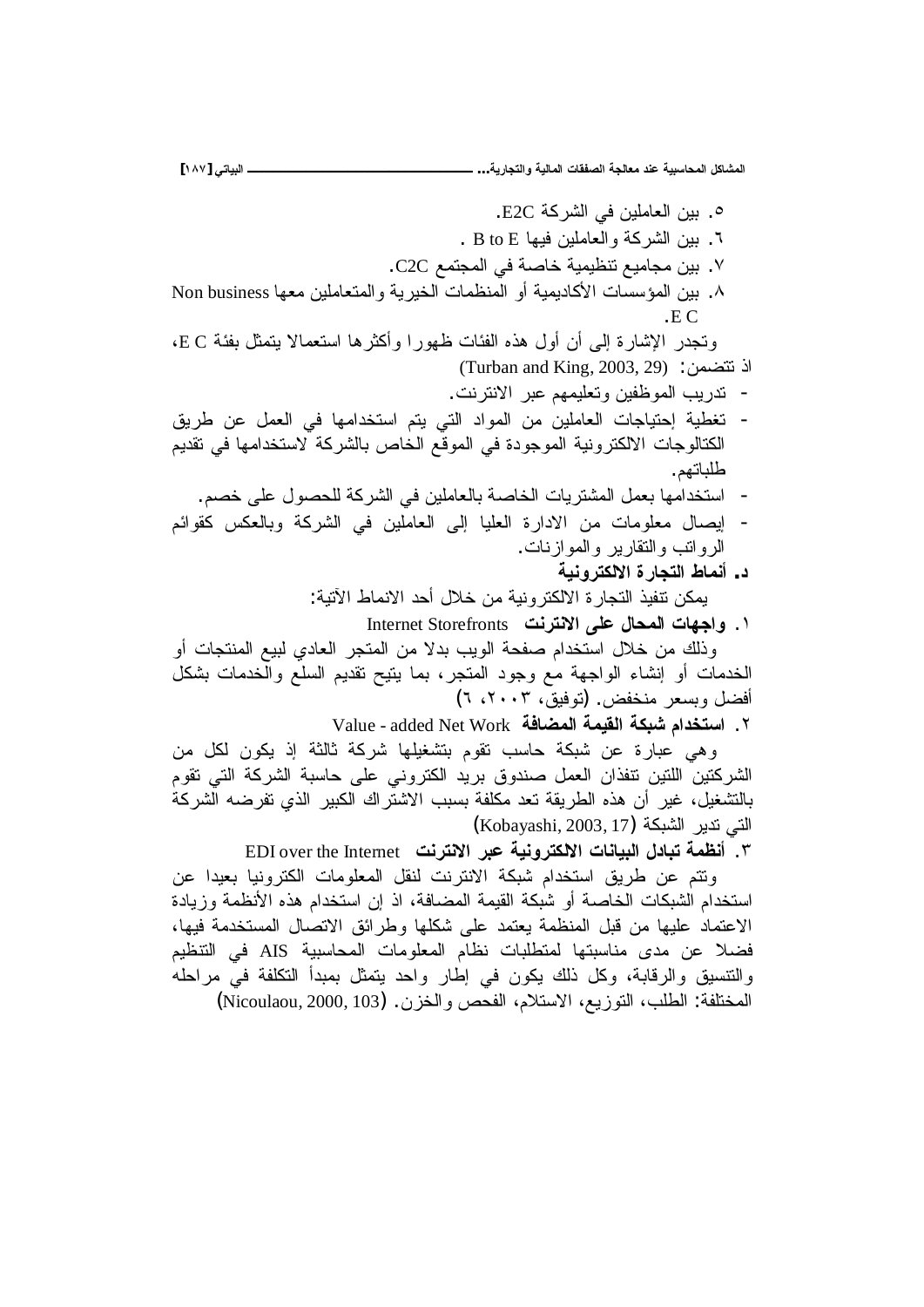[١٨٨] كلية الإدارة والاقتصاد/جامعة الموصل \_

ـ تـــُمية الرافديــن ٨٥ (٢٩)

كما يمكن إضافة أنماط أخر ي نتمثل بــ : (نادر ، ٢٠٠٥، ٧٨)

- النَّواصل المتكامل: وهو عملية إرسال الايميلات ووثائق الفاكس عبر نظام موحد للإرسال الالكتروني.
- قواعد البيانات المتقاسمة: إذ إن المعلومات المخزنة في قواعد البيانات تكون قابلة  $\overline{a}$ للمعاينة من قبل جميع الأطراف المشاركين في النجارة لتقليل الوقت اللازم لإرسال البيانات واستقبالها.
- إدارة سلسلة التزويد: وهو تعاون الكتروني ما بين الشركات ومزوديها مع  $\overline{a}$ المستهلكبن .
	- عوائق التجارة الالكترونية

علَّـي الرغم من أن انتشار التجارة الالكترونية فـي العالم بصورة عامةً وفـي الدول العربية بصورة خاصة يواجه مجموعة من المعوقات غير أنه يمكن القول إن جميع تلك المعوقات تصب في نقطة رئيسة نتمثل بالبنية التحتية. إذ إن ممارسة التجارة الالكترونية بين أطراف في داخل البلد بالتأكيد سوف يختلف عن ممارستها مع أطراف خارج البلد على إعتبار أنه سيكون أكثر تعقيدا بسبب مجموعة عوامل ترتكز بصورة أو بأخرى علَّى متانة البنى التحتية في ذلك البلد. European Commission) Information, 1999, 14)

من هنا فأن ضعف البنية التحتية بجوانبها المختلفة لابد من أن يشكل عائقاً مهماً أمام النوسع بالنجارة الالكترونية من جهة أو حتى الاستفادة منها من جهة اخرى. وبعبارة أخُرى فان فهم مكونات البنية التحتية لابد أن يكون مرتبطا مع التدخل الحكومي، فضلا عن إعداد الموارد البشرية والادراك الحقيقي لمنظلبات السوق (Rossand Others, 2001,28). الجديد

ويمكن تحديد أبرز مظاهر ضعف البنية التحتية في الدول العربية بصورة خاصة بالاتي:

أ. الجانب التكنولوجي أو ما يعرف بالاتصالات والمعلوماتية

تعد البنية التحتية لتقانة المعلومات والاتصالات لبلد ما العامل الأهم في تحديد قدرته على الانتقال إلى الاقتصاد العالمي المبنى على المعرفة. (محى الدين، ٢٠٠٢،  $.() \xi$ 

من هنا نجد أهم النحديات أمام النجارة الالكترونية على المستوى النكنولوجي نتمثَّل بالفجوة الرقمية، وهي الخط الفاصل بين هؤلاء الذين يتاح لهم الانترنت والنكنولوجيا المتعلقة به وأولئك الذين لا يتاح لهم ذلك، إذ نكون هذه الفجوة في الدول النامية وعلى وجه التحديد الدول العربية أكبر منها في الدول الاخرى نتيجة لعوائق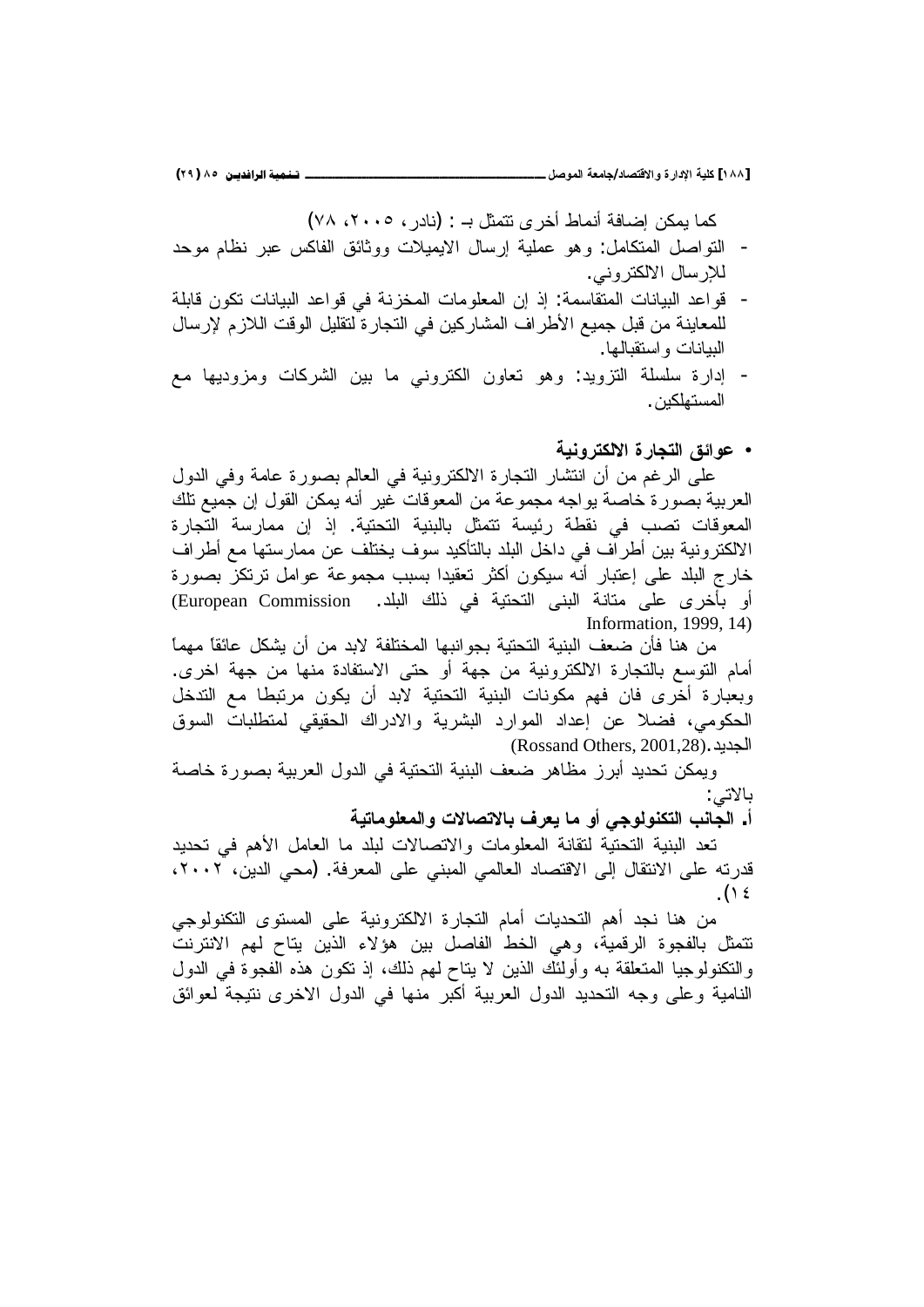**[ÎÕÖ] ƑřœƒŕƃŒººººººººººººººººººººººººººº ...ŗƒŧœŞřƃŒƍŗƒƃœƆƃŒŘœƀŽŮƃŒŗŞƃœŶƆťƈŵŗƒŕŪœšƆƃŒ¾ƂœŬƆƃŒ**

مختلفة، مما يجعل من الصعب الولوج إلى العالم الرقمي الحديث. (أبو غزالة، ٢٠٠١، (۲٦

ويمكن تحديد أهم عوائق هذا الجانب فيما يأتي:

١. إمتلاك التكنولوجيا إذ تشير أحدث النقارير الصادرة عن الاتحاد الدولي IFIP إلى أن الدول النامية ومنها العربية تمتلك نسبة 0% فقط من أجهزة الحواسيب في العالم موزعة فيما بينها، كما أنه تمتلك أقل من نسبة ٢٥% من خطوط الهاتف في العالم موزعة فيما ببنها، فضلا عن أن كلفة الانترنت نزيد عن ٧٥ دولاراً شهريا، مما يعني عدم توافر البنية الأساسية للمعلوماتية والاتصالات في هذه الدول أو الضعف الشديد لمها. (الزيدي، ٢٠٠٤، ١٣، ١٣)

كما ويدرج علماء المستقبليات الدول العربية ضمن الدول الفقيرة معلوماتيا، لاسباب نتعلق باعتبارات نفاوت هذه الدول في الغني، مما يجعل بعضها يعد تكنولوجيا المعلومات رفاهية علمية غير مطلوبة، هذا فضلا عن وجود إختلال في توزيع القوى العاملة المدربة مع ضعف دور المنظمات العربية في مجال النكنولوجيا، وقلة عدد المؤسسات العربية القائمة على إعداد حاسبات عربية ولغات برمجية وحزم وبرامج وقواعد بيانات عربية إما لندرة الايدي العاملة اللازمة لبناء التقنية المعلوماتية فيها أو لهجرتها، إلى جانب الضعف الواضح في البني الأساسية لانظمة المعلومات. (إحصائية لشبكة النبأ، ٢٠٠٥).

۲. إحتكار قطاع الاتصالات من قبل القطاع الحكومي في أغلب الدول العربية. مع عدم وجود نتظيم فعال للعلاقة بين الحكومة والقطاع الخاص في مجال الاستثمار لتكنولوجيا المعلومات، فضلا عن وضع القيود على مقدمي خدمة الانترنت. (أبو غز الـة، ٢٠٠١، ٢٧).

واستناداً إلى ما تقدم يمكن القول أن تقييم موقع الدول العربية ومنها العراق من تكنولوجيا النجارة الالكترونية يعتمد على مؤشرين أحدهما نطور المعلوماتية والأخر الاتصالات ومن خلالهما نجد أن العراق يقع في المستوى الاول، وهو يمثل أدنى مستويات النضج المعلوماتي، كما انه يعاني من نقص واضح في البنية الالكترونية الضرورية في الاتصالات المتطورة والسريعة. (تقرير الا سكواً، ٢٠٠٣، ٤)

غير أن هذا بحد ذاته لا يعني عدم وجود إمكانية للتطوير، فلقد شهد العراق في العام ٢٠٠٤ إنشاء ثلاث مؤسسات ضخمة كشبكات إقليمية للهاتف النقال بموجب عقود الترخيص، إذ يعد هو الدولة العربية الوحيدة التي شرعت بروتوكول الانترنت عبر الهاتف مسجلة السبق، مما يشير إلى مدى ديناميكية وانفتاح أسواق الاتصالات العر اقية، كما شهد العام ٢٠٠٥ أكبر تجمع استضافته لندن حول الخدمات اللاسلكية في العر اق (أيو غز الـة، ٢٠٠٥، ١-٢)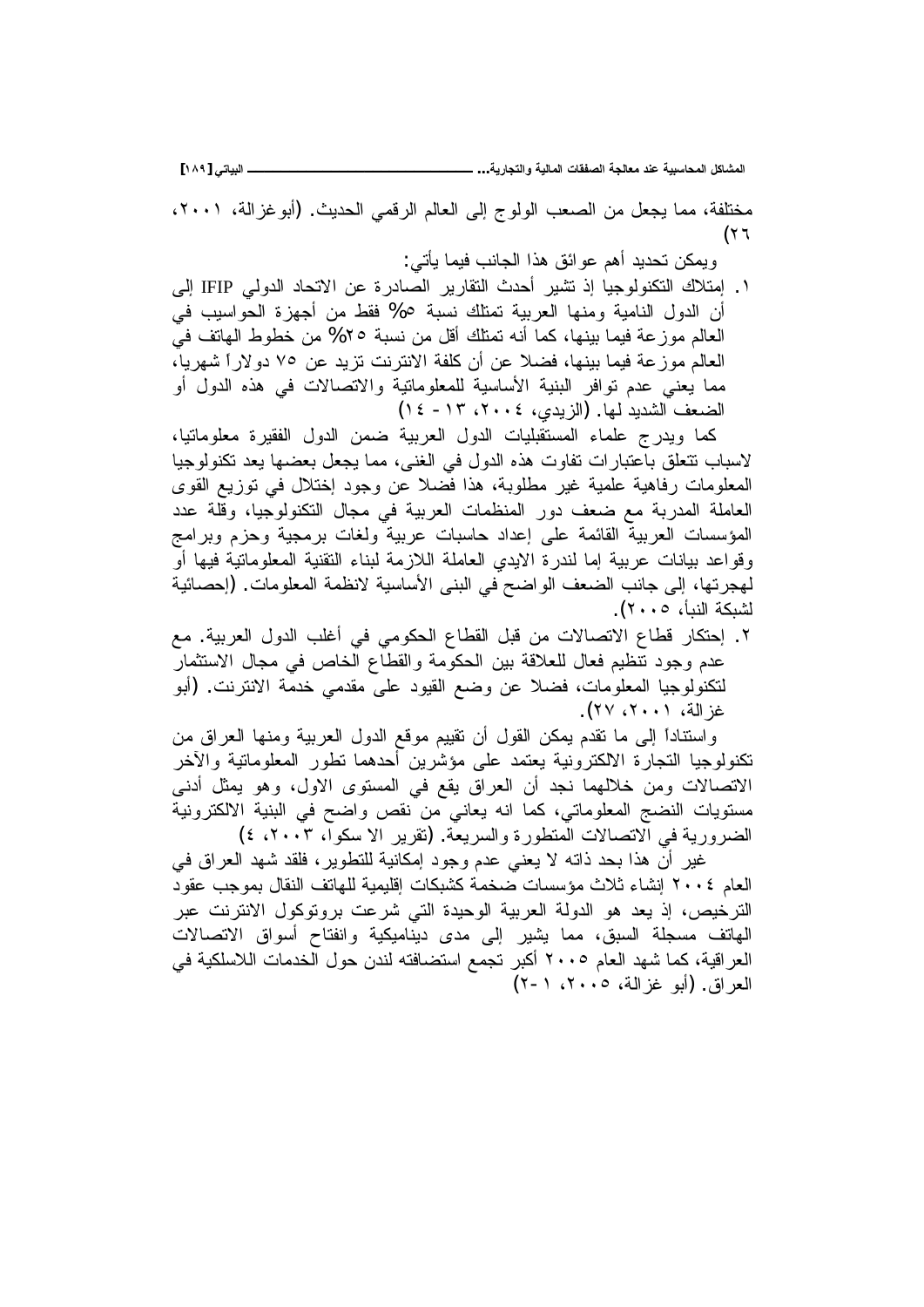[١٩٠] كلية الإدارة والاقتصاد/جامعة الموصل \_

ب. الجانب القانوني والتشريعي

إن تعارض بعض القواعد المنظمة للتجارة التقليدية مع أليات التجارة الالكترونية بسبب الاختلافات الواضحة بينهما يحتم ضرورة وضع غطاء قانوني ينظم المتطلبات الجديدة لممارسة التجارة الالكترونية. وهذا ما يميز الدول المتقدمة عن الدول النامية والعربية منها بالتحديد، اذ بدأت تلك الدول بوضع إنموذج قانوني ينظم التطورات الجديدة على ساحة التجارة العالمية في الوقت الذي بدأت فيه الدول العربية بممارستها بشكل مباشرٍ ، مما أدى إلى اصطدامها بمشكلات نتظيمية وقانونية في الواقع العملي.

وعلى الرغم من أن النجارة الالكترونية ظهرت وتستطيع أن نستمر أيضا من دون الحاجة إلى وضع معايير وقواعد محلية ودولية نتظمها، لكن إلى أي مدى يمكن أن تستمر وبأي سرعة سوف نتنشر في ظل المشاكل المنزايدة التي بدأت نؤثر بشكل فاعل في الإقبال عليها، ومن ثم تهدد استمرارها. وهنا نظهر أهمية وجود القواعد والمعايير التي نتظمها في ظل إعتبارين مهمين هما: (Lemley, 1999, 13-16)

- فتح المجال أمام وضع القواعد والمعايير سواء من قبل الحكومة أو الجهات الخاصة بما يحقق النعاون والنتسبق بين جهود كلا القطاعين.

– أهمية الاختيار بين قواعد ومعايير مرنة أو مغلقة.

ولهذا نجد أن المعالجة القانونية الدولية للتجارة الالكترونية ولدت في بيئة أطلق عليها Soft law (القانون المرن) الذي لا يتسم بالإلزام، بيد أن التوجه الدولمي لاهمية التطبيق الطوعي سيؤدي حتما إلى إضفاء الصفة العرفية على تلك القواعد والمعايير . (الزيدي، ٢٠٠٤، ٥٨)

ويعد قانون الاونستيرال الصادر في حزيران ١٩٩٦ ثم قانون الاونستيرال الإنموذجي الصادر في ٢٠٠١ من ضمن القوانين الحديثة التي اسهمت في إيجاد مجموعة من القواعد الدولية المقبولة التي تساعد الدول المختلفة في وضع التشريعات الخاصة بها لتنظيم التجارة الدولية الالكترونية بما يساعد في تذليل العقبات القانونية أمامها هذا فضلاً عن جهود كل من منظمة التجارة العالمية WTO ومنظمة التعاون الاقتصادي والنتمية OECD ولجنة قانون التجارة الدولية في الامم المتحدة Unicitral وغرفة التجارة الدولية في باريس ICC.

ويمكن تحديد أبرز المشاكل القانونية التي نتنج عن النجارة الالكترونية و تحتاج إلى نشريعات جديدة أو نعديل في النشريعات القائمة بالاتي:

- ١. الملكبة الفكر بة. ٢. غسبل الأموال عبر النجار ة الالكتر ونية. ٣. النهرب الضريبي عبر النجارة الالكترونية.
	- ٤. أمن المعلومات وسربتها عبر الشبكة.
	- ٥. مو ثو قبة الر سائل التجار بـة (الافتر اضبـة).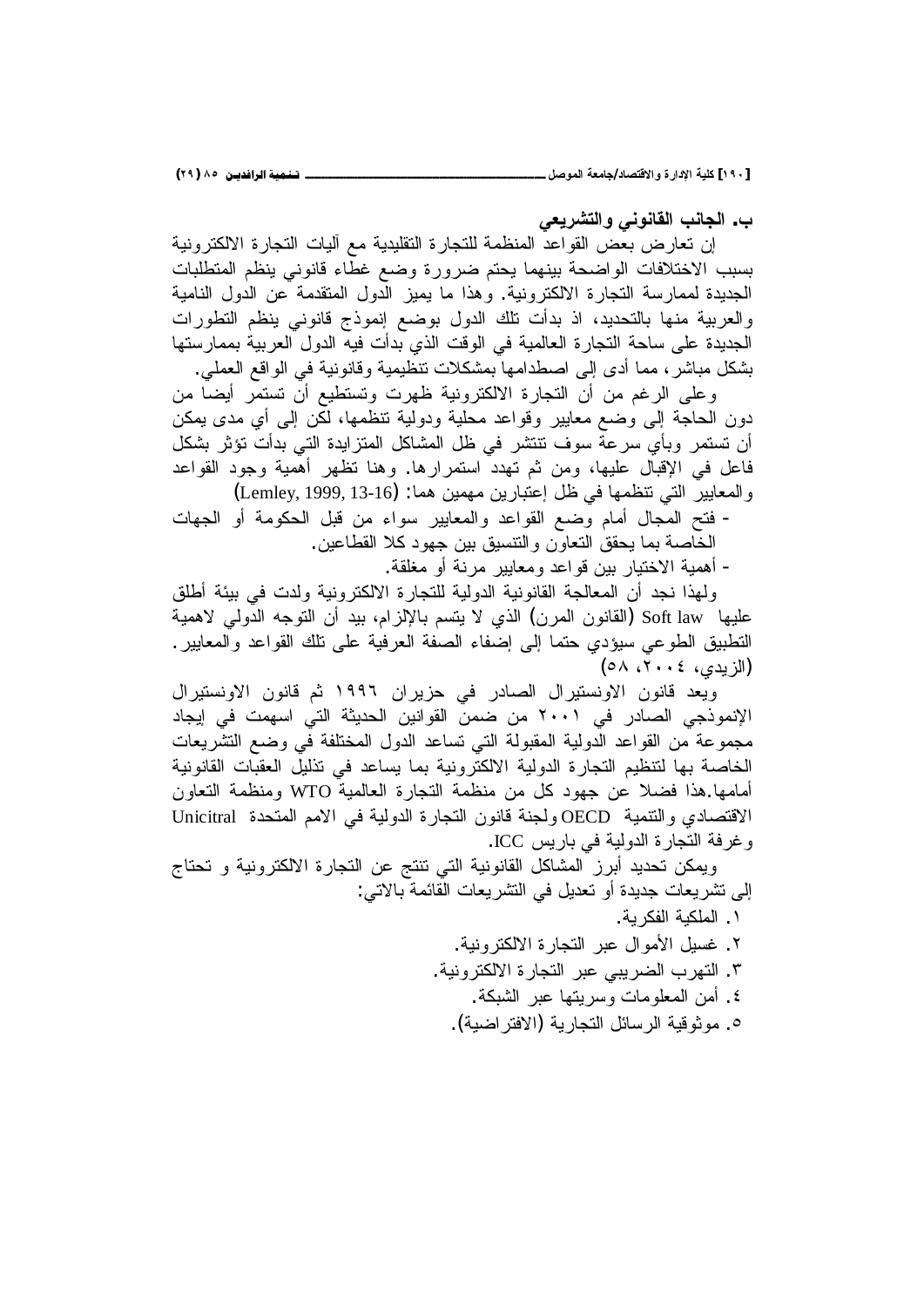٦. النوقيع الالكتروني. ٧. النز اعات التجارية المترتبة على ممارسة أسلوب التجارة الالكترونية.

ويعد العراق من بين الدول التبي لم تأخذ بنظر الاعتبار هذه المشكلات، فعند مراجعة كل من قانون التجارة العراقي رقم ٣٠ لسنة ١٩٨٤ وتعديلاته وقانون الشر كات العر اقى ر قم ٢١ لسنة ١٩٩٧ و تعديلاته نجد أن هذه المشكلات غير منظمة. مما يترتب عليه تحقق معوقات حقيقية أمام من يمارس التجارة الالكترونية ومن جهة كلا الطرفين المقدم لـها والـحاصل عليـها.

ج. جانب الموارد البشرية

إن ممارسة أسلوب التجارة الالكترونية سيعرض بعض أنشطة التجارة التقليدية للضرر، ويؤدي إلى نقليص العمالة وبالنالي زيادة نسبة البطالة في العالم العربي بشكل خاص. ( أبو غزالة، ٢٠٠٥، ١)

كما أن التجارة الالكترونية ستحدد مؤهلات علمية وعملية عالية قد لا تتوافر في الوقت الراهن في الموارد البشرية الموجودة في الوطن العربي، مما يؤدي إلى ظهور ما يعرف بتصديَّر الوظائف، ومن ثم يلقى بأثاره على الدولُّ العربية بارتفاع نسب العاطلين عن العمل لاسباب نرنبط بمؤهلاتهم العلمية أو العملية أو حجم الاعْمال أو حتى الاجور وهذا سينعكس بدوره على جميع قطاعات الاعمال والخدمات ومنها الخدمات المحاسبية.

والعراق باعتباره من بين الدول التبي عانت من الحروب والازمات الاقتصاد، فمن الطبيعي أن نزداد فيه نسبة البطالة لتصل إلى ٦٠% (تقرير الامم المتحدة والبنك الدولي، ٢٠٠٣)، هذا إذا ما أخذ بنظر الاعتبار تدهور المستوى العلمي للخريجين وما يرتبط به من عدم وجود إستراتيجية منظمة لتدريب الكوادر تتسم بالاستدامة مع هبوط في المستوى النكنولوجي سواء على صعيد الا بداع العلمي أو الاستيعاب والتوظيف. (الشبكة العربية للمنظمات الأهلية، ٢٠٠٥) د. البيئة المصرفية المناسبة

لقد غيرت النجارة الالكترونية التعامل النقدى ليحل محله وسائل متعددة بدلا من النقود النقليدية بما أدى إلى نطوير نقنيات الاعمال المالية والمصرفية من حيث الأمان والسرعة والدقة. (الزيدي، ٢٠٠٤، ٤٧)

ويمكن تحديد أنواع النشاط المصرفي الالكتروني بـ : (نادر ، ٢٠٠٥، ٥٥) ١. الموقع المعلوماتي Informational وهو المستوى الأساسي للمصارف الالكترونية أو ما يمكن تسميته بصورة الحد الأدنى من النشاط الالكتروني المصرفي ومن خلاله يقدم المصرف معلومات حول برامجه ومنتجاته وخدماته المصرفية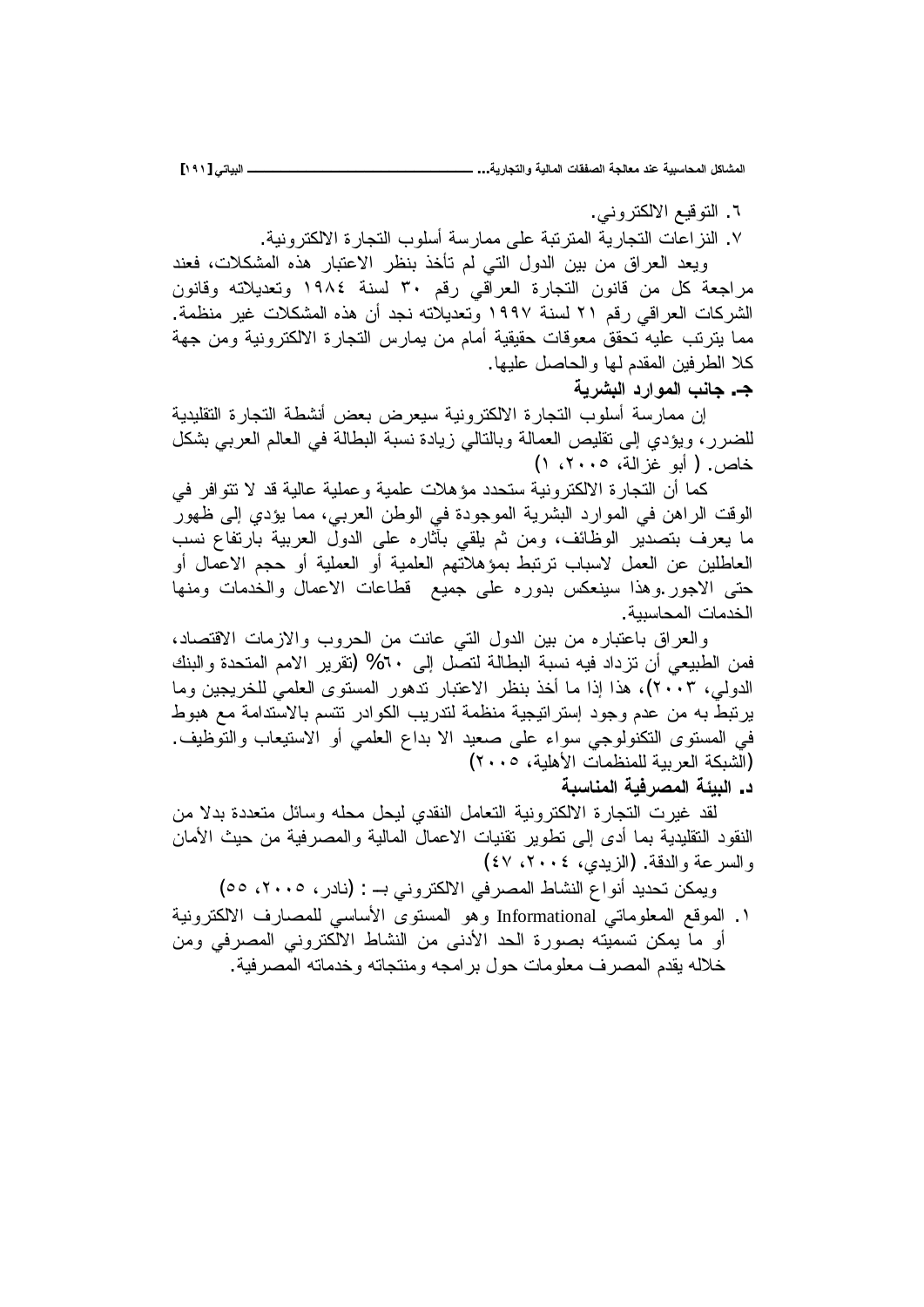[١٩٢] كلية الإدارة والاقتصاد/جامعة الموصل \_\_

- ٢. الموقع النفاعلي أو الاتصالي Communicative ويسمح هذا النوع بالنبادل الاتصالي بين المصرف وعملائه كالبريد الالكتروني ونعبئة طلبات أو نماذج على الخط أو تحديل معلومات القيود والحسابات.
- ٣. الموقع التبادلي Transactional و هو المستوى الذي يمكن فيه القول بأن المصرف بمارس خدماته وأنشطته فمي بيئة الكترونية، اذ نشمل هذه الصورة السماح للزبون بالوصول إلى حساباته وإدارتها وإجراء الدفعات النقدية والوفاء بقيمة الفواتير وإجراء الخدمات الاستعلامية كافة وإجراء التحويلات ببن حساباته داخل المصرف أو مع جهات خارجية.

إن ولوج المصارف العالم الرقمي وتحويل خدماتها التقليدية لنتم بشكل الكترونبي يتناسب مع دورها الجديد وفقا للمتغيرات العالمية يحتاج إلىي تكلفة عالية لابد من دراسة أثار ها بشكل دقيق بحقق أكبر منفعة مقابل ارتفاع هذه التكلفة التي ستلقى بظلالها على نمو الاقتصاد من جهة متأثرة بارتفاع الوعي الثقافي والاجتماعي بها من جهة أخرى.

لقد كانت بداية تقديم الخدمات المصرفية العربية من خلال الشبكة الالكترونية خلال العام ١٩٩٥ غير أن تلبية متطلبات التجارة الالكترونية لا يقف عند هذا الحد بل لا بد من إعداد وتطوير الاستراتيجيات التي تمكنها من التكيف المستمر مع هذه التغييرات خاصة في مجالات تقديم الخدمات المالية عبر الشبكة، اذ بات أمر إنشاء مواقع على الانترنت، فضلا عن الاستثمار في تكنولوجيا المعلومات المصرفية أمراً ضروَّريا في ظلِّ شروط الانظمام إلى منظمةٌ النجارة العالمية وما يترنب عليه من المنافسة القوية التي ستتعرض لها المصارف المحلية من قبل المصارف الاجنبية القوية ومع هذا فأن المصارف العربية ستكون قادرة على المنافسة مع امتلاكها لامكانات تؤهلها لتقديم مزايا تنافسية في مجالات لا تقدمها المصارف الأخرى (كالصيرفة الاسلامية). (أبو فارة، ٢٠٠٣، ٣- ٤)

ومن الملاحظ على المصارف العربية أنها صممت مواقعها منذ فترة طويلة ولما نزل على المحتوى نفسه دون نطوير لموادها النعريفية، وكأن المراد هو مجرد الوجود على الشبكة مع أن هذا ليس هو المطلوب أو أن تعد العمل على الشبكة ماهو الا خدمة تضاف إلى خدماتها أو وحدة إضافية تضاف إلى وحداتها الادارية بالبنية التقنية والتأهيلية والتسويقية والادارية والقانونية ذاتها القائمة أن هذا كله وان كان يمثل دخولا إلى عوالم العمل الالكتروني، الا أنه ينتاقض مع استراتيجياته فالوجود الحقيقي هو قدرة ننافسية ونطور دائم، والا فأن خيار عدم الوجود ربما يكون أقل كلفة ويوفر خسائر الوجود غير الفعال على الشبكة. (نادر ، ٢٠٠٥، ٧٨) والعراق كغيره من هذه الدول لا تتوفر فيه تجهيزات المصارف الالكترونية حاليا. (تقرير الا سكوا، ٢٠٠٣، ٤) إذ و على الر غم من اتجاه المصار ف في العر اق إلى الصير فة الدولية الا أنها ركز ت على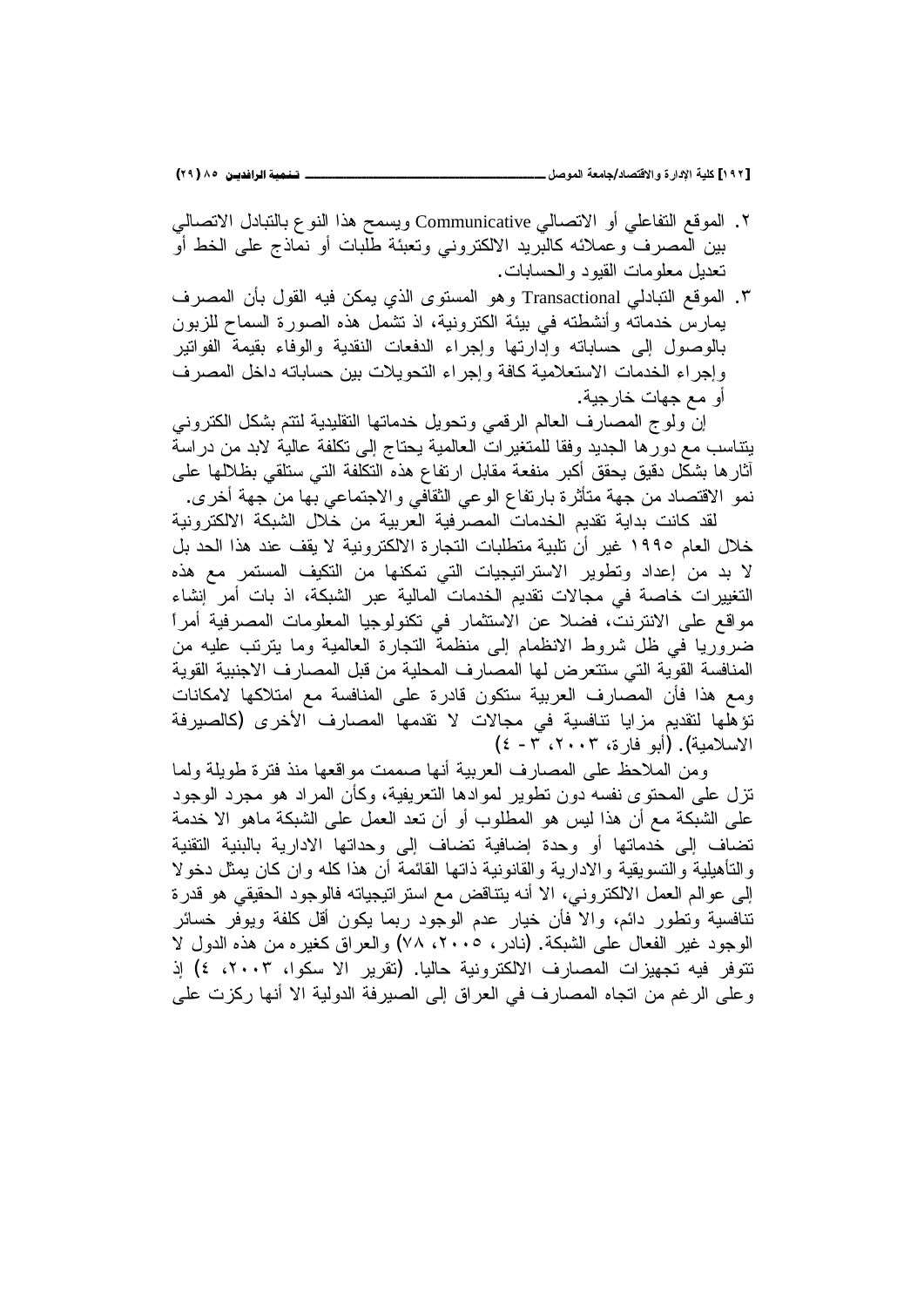الدولة

العراق

ـ البياتي [١٩٣]

نية

ار ف

- لاتتـــــوفر البيئـــــــة الالكتر ونيــــــة

الائتمان للدفع.

الضرورية مثل الشبكات الموثوقة فسي الاتــــصالات المتطــــورة والانترنست السسريع وبطاقسات

الاعتمادات المستندية والتحويلات المصرفية بمفاهيمها التقليدية بعيدا عن الاساليب التكنو لو جبــة الـحدبثـة .

ومن خلال كل ما تم عرضه من عوائق قد نقف أمام انتشار النجارة الالكترونية يمكننا القول أنه في ظل اقتصاد عالمي رقمي يعد التجارة الالكترونية مطلبا من مطالبه المتعددة فهو بذلك يجعل منها لبنة واحدة في جدار هائل تقيم أسسه مجموعة من العناصر التبي لا نقل أهمية عنها ونرنبط بها ارنباطاً مباشراً بـهيئ لمها الفرصة المناسبة للتطور لتصبح فيما بعد أداة فاعلة للتطوير ، اذ لا يمكن تصور نمو التجارة الالكترونية دون تو افر \_تقنيات تكنو لوجية و أجهز ة اتصـالات مبتكر ة لتلبي احتياجاتها، فضـلا عن بيئة قانونية نوفر لها الموثوقية وبيئة مصرفية نسهل مراحل العمليات فيها وكل هذا لن يكون له تأثير فاعل ما لم يكن هناك موارد بشرية مؤهلة تأهيلا علميا وعمليا بساعدها على النعامل مع هذه العناصر مجتمعة.

وقد عرض نقرير الاسكوا لسنة ٢٠٠٣ مقومات النجار ة الالكترونية في العراق كما في الجدول أ الأتي:

| المجلة في ا<br>واقع مقومات التجارة الالكترونية في العراق |                                       |  |  |  |
|----------------------------------------------------------|---------------------------------------|--|--|--|
| توفر الاعمال المصرفية الالكترو                           | انتشار التجارة الالكترونية والأعمال   |  |  |  |
| وجودتها                                                  | الالكترونية ومدى نضجها                |  |  |  |
| لاتتسوفر تجهيسزات المسصد                                 | - لانتوفر نطبيقات النجارة الالكترونية |  |  |  |
| الالكترونية حاليا.                                       | وأعمالها حاليا.                       |  |  |  |

i tasall

- واقع التجارة الالكترونية في العالم العربي يمكن تحديد واقع التجارة الالكترونية في الدول العربية من خلال النقاط الأتية:  $(1 - 1 \cdot 7 \cdot 7 \cdot 7 \cdot 6)$  (أبو فار ة) - مناجر الكترونية نقوم بعمليات العرض والإعلان فقط وأغلب المتاجر التبي تمارس أسلوب النجارة الالكترونية في الدول العربية من هذا النوع. - متاجر الكترونية تمارس التجارة الالكترونية الكاملة من خلال عمليات العرض والإعلان وإجراء معاملات البيع والشراء والدفع من خلال البطاقة الائتمانية،
	- وعددها قليل في الدول العربية.

– تعاني البنية الأساسية دمار ا كبير ا.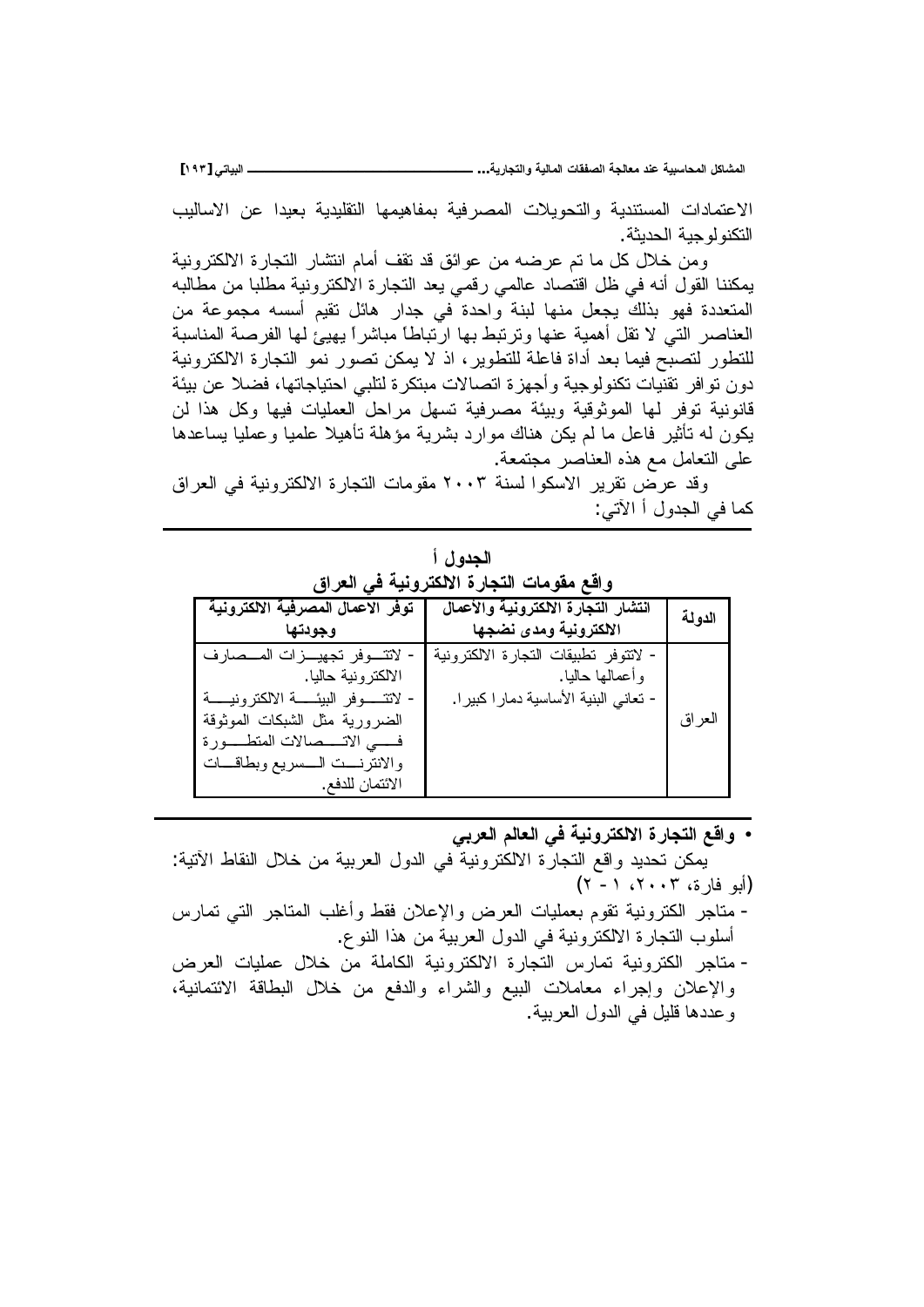[١٩٤] كلية الإدارة والاقتصاد/جامعة الموصل \_\_

ـ تـــُـمِيـة الرافديــن ٨٥ (٢٩)

- مناجر الكترونية نتيح للمشترين الاتصال معها من خلال البريد الالكتروني للتعرف على منتجاتها ونجري عمليات البيع والشراء والدفع والتحصيل من خلال رسائل غير الكترونية مثل البريد العادي والفاكس وغيرها وهذا النمط منتشر كثيرا في الدول العربية.

- مناجر الكترونية انتقالية نتيح إنجاز عمليات البيع والشراء والاتفاق بخصوص ذلك عبر الشبكة، غير أن عمليات الدفع نتم عند التسليم. وهذه المتاجر نسعى إلى نطوير خدماتها لتصبح متاجر الكترونية متكاملة من خلال توفير التجهيزات اللازمة لتحقيق الأمن المالي الكافي. و هو هدف تسعى إليه جميع الاعمال في الدول العربية. أما واقع النجارة الالكترونية في العراق فسيتم عرضه من خلال نتائج الاستبانة.

القسم الثاني– الآثار المحتملة للتجارة الالكترونية في مقومات النظام المحاسبي يمكنَ تحديد أبرز هذه الأثار من خلال مناقشة ثلاثة محاور رئيسة تتضمن الأتي: § الأنظمة المحاسبية المطبقة.

- § القو اعد المحاسبية الصـادر ة عن الـهبئات المـهنبة المـحاسبية . § الجانب المحاسبي لقوانين النجارة والشركات.
- الأنظمة المحاسبية المطبقة بصور ة عامة يمكن تحديد نو عين رئيسين من الأنظمة المحاسبية هما: أ. أنظمة محاسبية موحدة. ب. أنظمة محاسبية مرنة. وسواء كانت الأنظمة المحاسبية المطبقة من النوع الاول الموحدة أو من النوع

الثانـي المرنـة فانـه لا يمكن إنكار الأثر المباشر والقوى لأسلوب النجارة الالكترونية عليها. وذلك على اعتبار أن هناك ارتباط وثيق بين كل من نظم النجارة وأنظمة إنتاج المعلو مات المحاسبية فبها.

اذ إن نظام المعلومات المحاسبية وبمراحله الثلاثة من مدخلات وعمليات تشغيلية ومخرجات بحاجة إلى تطوير يتتاسب مع متطلبات أسلوب التجارة الالكترونية وبما يترتب عليه ظهور احتياجات جديدة لانجاح هذا النظام سواء كان ذلك في جانب التأهيل الْعَلْمَى و الْعَمْلِي لْلْعَامْلَيْنِ عْلَى نْطْبِيْقَهْ أَوْ فَى الْجَانْبِ الْمَادِي لْلْتَطْبِيقِ ـ وأبرز هذه الآثار بمكن تحديدها بالاتي: (توفيق، ٢٠٠٤، ١٢ – ٢٣)

- ١. المدخلات
- إن تطبيق أسلوب التجارة الالكترونية سيؤدي إلى انخفاض حجم المدخلات في نظام المعلومات المحاسبية وتغييرها بشكل شبه كامل خاصة في ظل تطبيق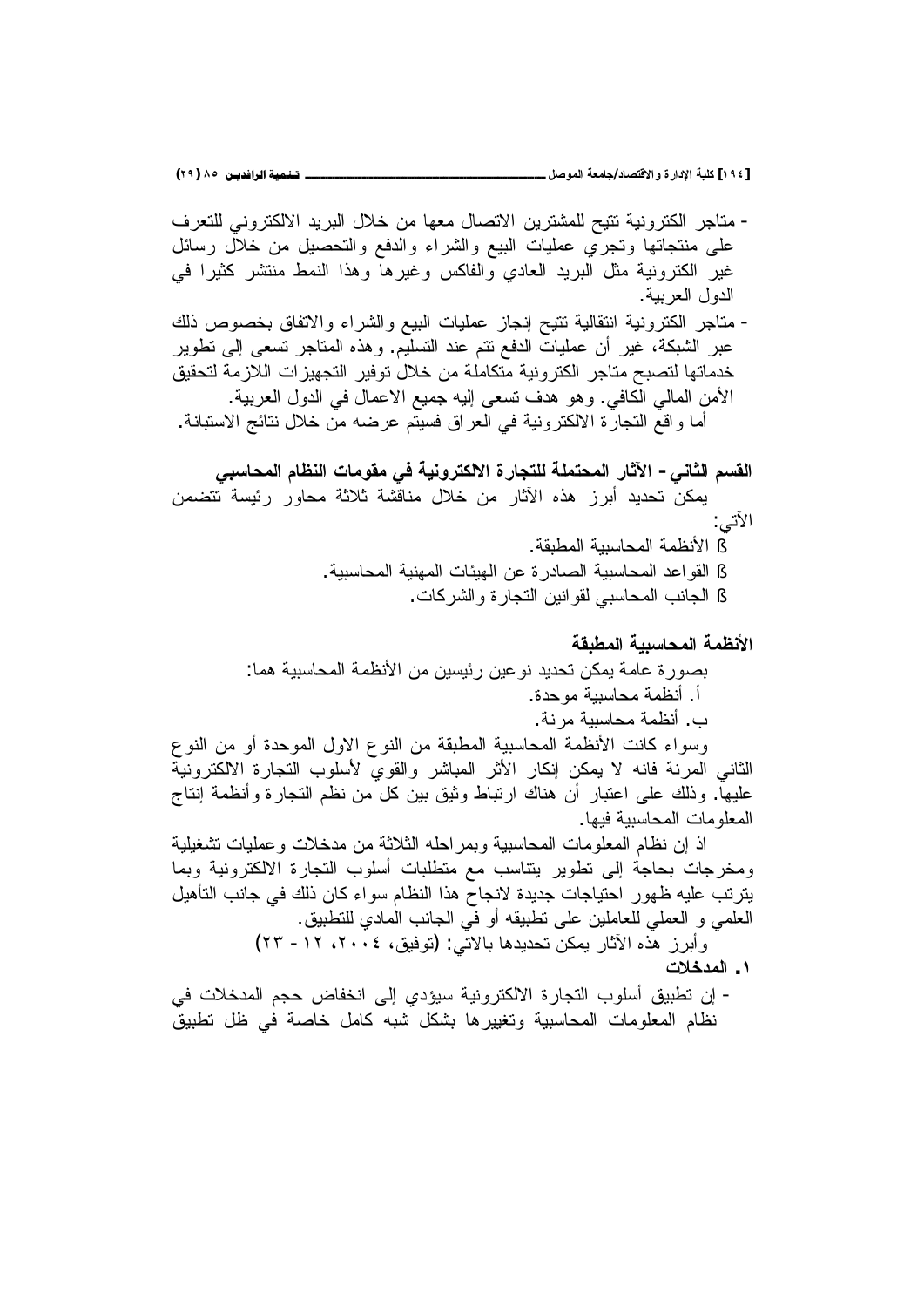الأنظمة الفورية. إلى جانب استخدام قواعد بيانات دولية نتضمن طرق استجلاب مع استخدام أدوات رفَّمية قائمة على وسائط معقدة مثل CD recourse kits، .Digital Tool Kits - استخدام الشبكة مقوماً رئيسياً في تصميم الدورات المستندية والمحاسبية. – التحول شبه الكامل من النماذج المستندية الورقية التقليدية إلى النماذج الالكترونية رسائل البيانات) وإنزالها في أماكن كثيرة أنيا عبر الشبكة الآلكترونية . :ƓśƛŕŗŖƊŕŠƅŔŔŨƍƓžŚŔũƔƔżśƅŔ¿ŝƈśśƏ :**ŗƒƄƒźŬřƃŒŘœƒƄƆŶƃŒ .Ï** استخدام برمجيات متطورة ومتخصصة في عمليات التشغيل المحاسبي للأحداث المالية مع ضرورة النحديث المستمر لمهذه البرامج. - اتصال البرمجيات المحاسبية بالشبكة الدولية للمعلومات .Internet Based Software ظهور الحاجة إلى إنشاء مواقع على الشبكة مع ضرورة صيانتها وتحديثها باستمرار ونزويدها بكل برامج وأدوات المتجر الالكتروني كبرامج التشفير والدفع الالكتروني والاتصال التبادلي مع المتعاملين لتزويدهم بالفواتير بصورة أنية. - نوسع جانب المسؤولية الاسترشادية لتقع على كل من الشركة والمتعاملين معها في هذه المرحلة مما يسهل من حدوث النغذية العكسية فيما بعد. تعقد إجراءات وضوابط التدقيق والمراجعة. :ƉƈŲśśƏ **:ŗƒŕŪœšƆƃŒŘœƆƍƄŶƆƃŒƅœŲƈŧƒŧœƀřƍŘœŞŧŤƆ .Ð** - حدوث تغيير في مدة العرض أو الافصاح بين التاريخ المطبوع على القوائم المالية وناريخ نشرها على الشبكة مما يعني زيادة فعالية الافصاح من حيث اختيار التوقيت الملائم. - استخدام أسلوب الافصاح الالكتروني في كل التقارير المالية ذات الغرض العام وشمولـها لكل من النقارير السنويـة والمرحلية. - زيادة ونتوع نمط المخرجات وشمولها لنقارير فورية من خلال الشبكة باستخدام KML (Extensible Markup و XML (Extensible Markup J .Language) - استخدام أدوات تحليل محاسبي متقدم قائمة على الجداول الالكترونية الرقمية Spread Sheet Tools المتصلة بشبكة الانترنت سواء كانت بشكل مباشر أو غير مباشر . إن هذا الاختلاف الواضح في مراحل نتفيذ نظام المعلومات المحاسبية في ظل تطبيق أسلوب التجارة الالكترونية، ينسحب أثره أيضا على أساليب تنفيذه وذلك من خلال الآتي: (توفيق، ٢٠٠١، ٧).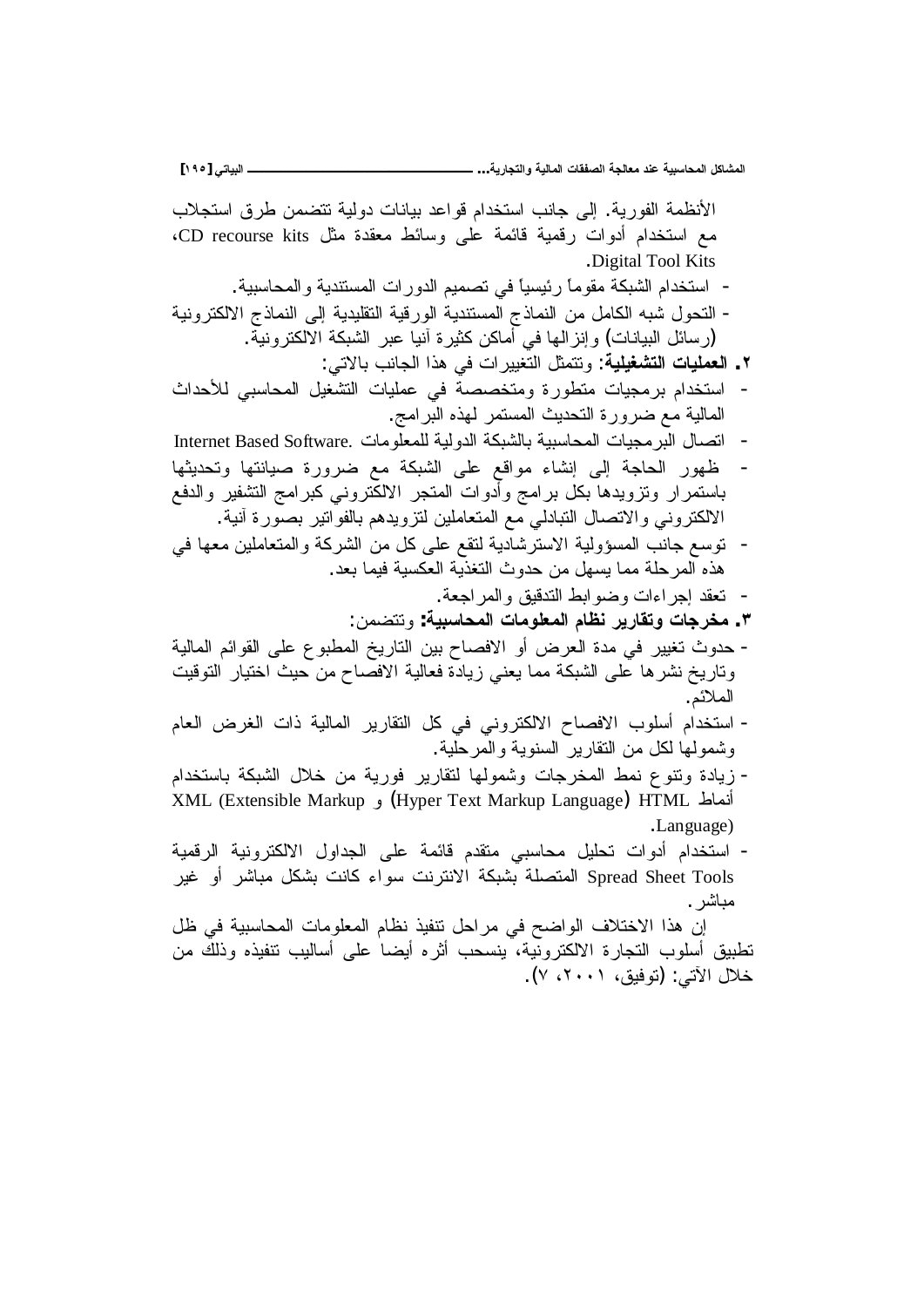[١٩٦] كلية الإدارة والاقتصاد/جامعة الموصل \_

١ . الأنظمة المحاسبية الآلية التي تعمل باللغة العربية

وهي أنظمة محاسبية ألية لبرامج نطبيقات محاسبية تم نطويرها محليا (تم تعريبها)، وقد يتوافر بها عارض متصفح لشبكة الانترنت. وتحتاج هذه الانظمة إلى تطوير الدليل الالكتروني لحسابات التطبيق ليشمل حسابات الايرادات والمصروفات (بالاستاذ العام) المتعلقة بالتجارة الالكترونية وبهذا يمكن إجراء قيود اليومية المتعلقة بالمحاسبة عن كل عمليات التجارة الالكترونية مباشرة، وهنا لابد من فصل دخل الاعمال الرئيسة عن دخل أعمال النجارة الالكترونية في قوائم الدخل.

٢ . الأنظمة المحاسبية اللاتينية التي تعمل من خلال شبكة الانترنت

ونمثل أنظمة محاسبية طورتها بعض شركات البرمجيـــات المحاســـبية العالميـــة ونتميز بما لديها من إمكانيات للتعاملهع مواقع محددة على شبكة الانترنـــت ، بحيـــث نوفر القدرة المنكاملة إلى جانب البرامج المحاسبية للشركة للتجميـــع والتقريـــر عـــن النفقات فقط الكترونيا، وهو يحمل المستخدم مقابل ذلك نكلفة شهرية مرتفعة كالخـــدمات التي يقدمها الموقع <u>www.peachtree.com</u> .

٣. التطبيقات المحاسبية المستحدثة باللغة العربية والمخصصة بشكل كامل للمعالجات المحاسبية لمختلف عمليات التجار ة الالكتر ونبة

وتظهر الحاجة الملحة إلى مثل هذه الانظمة المطورة محليا مـــن قبـــل جهـــات ومنظمات يتم تسميتها لتكون مسؤولة عن هذه العملية لـ تلبي احتياجات البيئة العربية في التغييرات العالمية الجديدة بعيدا عن النقليد الأعمى للبرامج اللاتينية ولاسيما فسي ظـــل ظهور قوانين حماية الملكية الفكرية وارتفاع نكلفة الحصول علسى بسرامج محاسسبية متخصصة مناسبة لمنطلبات أنظمة المعلومات المطبقة في الدول العربية التـــى تتمبــز باعتمادها على المدخل القانوني بـ وصفها وضعت أساسا لنبية أحتاجات محــددة مــسبقا وخدمة جهات مستفيدة محدودة.

ولابد من الإشارة هنا إلى أن اختلاف درجة التكنولوجيا المستخدمة في إنجاز الاعمال المحاسبية يؤثر على فعالية هذا النظام من حيث الننظيم والنتسيق والرقابة على مخرجاته، كما يؤثر على نوعية البيانات التي يوفرها بشكل ينعكس على مدى تكامله (Nicoulaou, 2000, 92). فيما بعد

• القواعد المحاسبية الصادر ة عن الهيئات المهنية المحاسبية

على الرغم من وجود بعض المحاولات المتعلقة بالزام الشركات العاملة في عدد الاسواق المالية بتطبيق المعايير المحاسبية الدولية ، الاإن مهنـــة المحاســـبة لاز الـــت تصنف ضمن المهن الا ختيارية، اذ إن أغلب المنظمـــات العالميــــة كالاتحــــاد الــــدولمي للمحاسبين IFAC و اللجنة الدولية لمبادئ المحاسبة FASB و اللجان الدولية الأخر ي كلها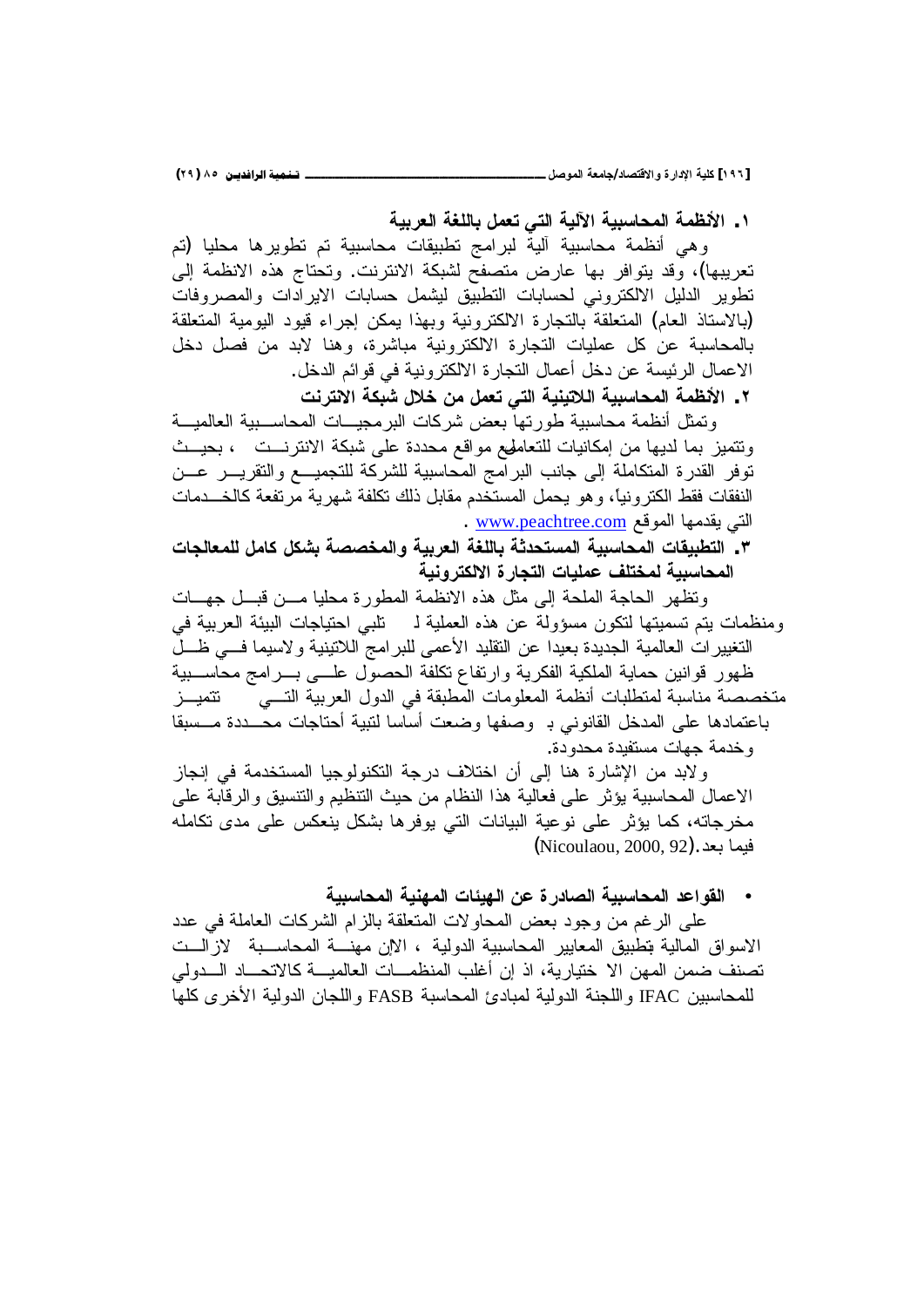**[ÎÖÔ] ƑřœƒŕƃŒººººººººººººººººººººººººººº ...ŗƒŧœŞřƃŒƍŗƒƃœƆƃŒŘœƀŽŮƃŒŗŞƃœŶƆťƈŵŗƒŕŪœšƆƃŒ¾ƂœŬƆƃŒ**

لجان اختيارية ليس لها السلطة على الالزام أ و فرض قرارات تصدر عنها (أبو غزالة،  $(\wedge$  (1998)

وعلمي الرغم من أن ظهور منظمة التجارة العالمية أسهم في إضفاء شيء من الاهتمام بالمعابير المحاسبية الدولية من خلال عدها مطلبا أساسيا للانضمام اليها بالنسبة للدول التي ليس لديها معابير محلية أما نلك التي لديها معايير يتوجب عليها أن توفق بين تلك المعايير والمعايير الدولية، ومع أن هذا في حد ذاته سيسهم في إزالة الحو اجز التي تفصل بين أسواق الدول المنضمة اليها و الاسواق العالمية، بحيث يجعل البيانات الواردة في القوائم المالية المنشورة قابلة للمقارنة من خلال تطبيق أساليب متسقة للاعتراف بالايرادات والمصروفات، مما يسهل من اتخاذ القرارات الرشيدة إلى جانب أنه يوفر على بعض الدول نكلفة وضع معايير محاسبية محلية، الا أنه يشهد مجموعة من المعوفات خاصة على صعيد الدول العربية نتمثل بـ: (التويجري، د.ت،  $(\circ$  -  $\mathsf{r}$ 

- غياب المعايير المحاسبية المحلية ذات التأثير الواضح على قيمة ومنفعة البيانات المحاسبية، فضلا عن مستوى الممارسات المهنية.
- ضعف الجهات المسؤولة عن إصدار القواعد والمعابير المحاسبية في الدول العربية وعدم قدرتها على الحكم بمدى ملاءمة المعابير المحاسبية الدولية للدول العربية من عدمه أو حتى تحديد التعديلات اللازمة لتلك المعابير لتكون متناسبة مع احتياجات نلك الدول وظر وفها.
- عدم التواجد الفعال للمهنة المحاسبية العربية في المنظمات الدولية المهتمة بالتطوير وإصدار المعابير المحاسبية الدولية.

وإذا كانت مشكلة عدم الزامية القواعد والمعايير المحاسبية الصادرة عن الهيئات المهنية المحاسبية في ظل الاختلافات البيئية بين الدول قد أسهمت في وجود اختلافات بين التطبيقات المحاسبية لدول العالم، فان ظهور التجارة الالكترونية أضاف اليها مشكلات أخرى جديدة تصب جميعها في نقطة رئيسة نتمثل بعدم قدرة تلك القواعد والمعايير على تلبية الاحتياجات الجديدة في ظل المفاهيم المستحدثة المترتبة على استخدام هذا الأسلوب في التجارة ويمكن تحديد أبرزها بالاتي: ١. إستخدام وسائل الدفع الالكترونية.

- ۲ . أساليب التحاسب الضريبي في ظل تبادل السلع والخدمات غير الملموسة . ٣. مهار ات التأهيل العلمي و العملي للمحاسبين في ظل احتياجات السوق الجديدة.
	- **ŗƒƈƍŧřƂƃƙŒŴżťƃŒ¾őœŪƍƅŒťŤřŪŒ .Î**

إن استخدام أسلوب التجارة الالكترونية يترتب عليه حدوث تغييرات في أسلوب دفع قيمة البضاعة أو الخدمة يتناسب مع التغيير الحاصل في مرحلة التنفيذ بما يترتب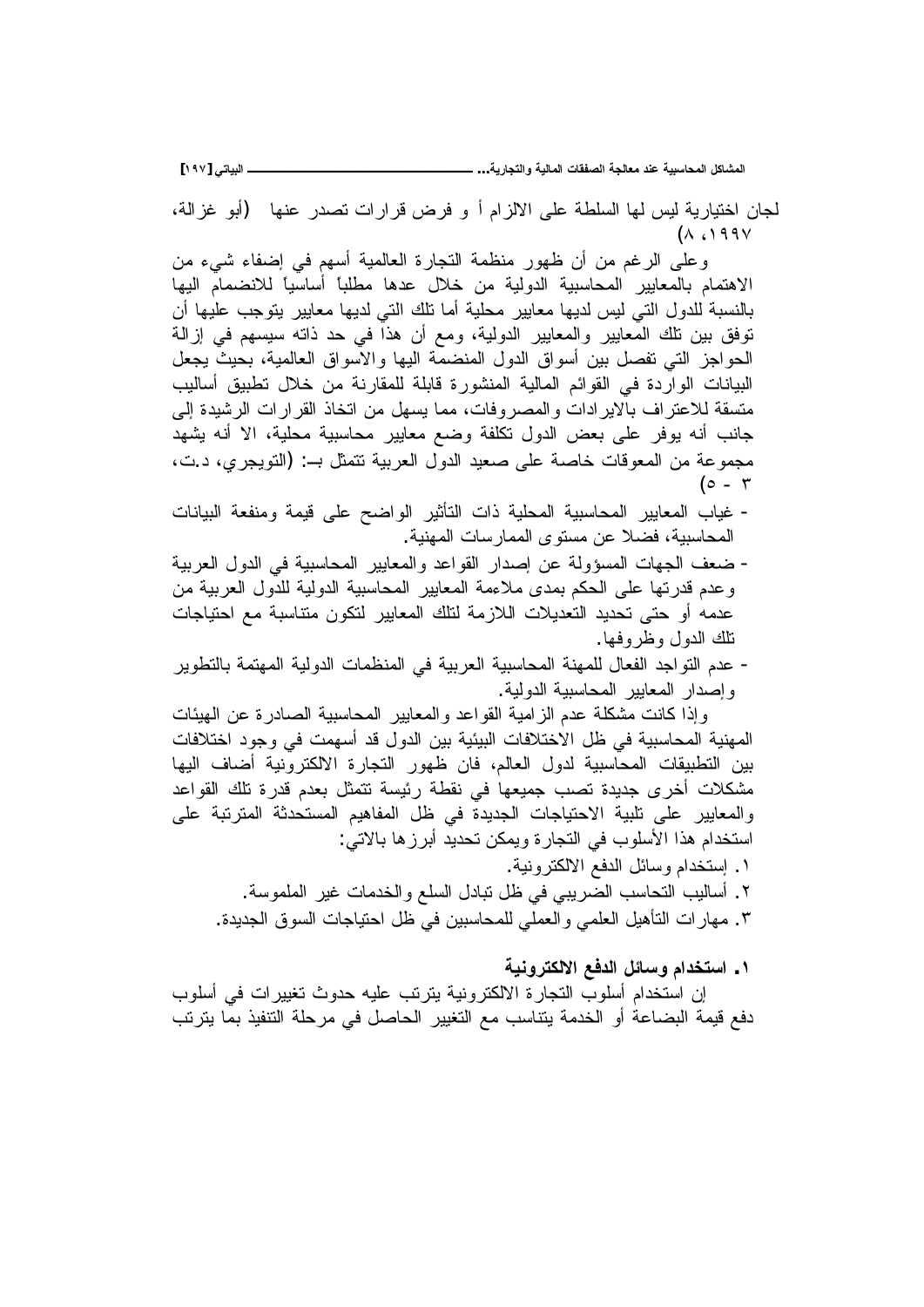عليه ظهور وسائل جديدة كوسيلة الدفع الالكترونية ويمكن تحديد أهم أنواعها بالاتبي: (الزيدي، ٢٠٠٥، ٤٧) - النقود الالكترونية أو الافتراضية من خلال استخدام وسيط بين مصرف الشركة

- ومصرف العميل علىى وفق أليات وشكليات متعددة.
- محفظة النقود الالكترونية باستخدام بطاقات مصرفية محددة المبلغ.
- البطاقات الائتمانية وتقسم هذه على نوعين هما:(توفيق، ٢٠٠٤، ١٠-١١)
- البطاقات النقليدية وهي بطاقات بلاستيكية مزودة من الخلف بشريط ممغنط وتشمل: بطاقة الخصم، بطاقات الائتمان، بطاقات آلات الصارف الالي، بطاقات الخدمات الالكتر ونية .
- البطاقات غير التقليدية وهي بطاقات بلاستيكية مزودة بشريحة الكترونية مخزن عليها وحدات من النقود مثل البطاقات الذكية.

إن ما يرتبط بهذه الوسيلة الجديدة وبأنواعها المختلفة من نفقات يحتم وجود قواعد محاسبية محلية كانت أم دولية تنظم طريقة إثباتها من جهة والافصاح عنها من جهة أخر ي.

وفي هذا المجال لا نجد أي معيار محلي أو دولي باستثناء المعيار المحاسبي الامريكي رقم ٩١ الصادر في ١٩٨٦ الفقرة ٥١ منه نتضمن إثبات نفقات بطاقة الائتمان بوصفها نوعاً من أنواع المصروفات المرافقة لعملية البيع وإنزالها من إيرادات المبيعات الالكترونية والافصـاح عنـها في قائمة الدخل. (توفيق، ٢٠٠٤، ٢٣)

وهذا بحد ذاته يعد تقصيراً وعجزاً في المعايير المحاسبية المحلية والدولية عن مواكبة النطورات النقنية والنكنولوجية في الوقت الذي يجب أن يكون هناك اهتمام أكبر بإصدار مثل هذه المعايير بوصفها خطوة لزيادة القدرة على تسخيرها في رفع كفاءة الأداء.

٢ . أساليب التحاسب الضريبي في ظل تبادل السلع والخدمات غير الملموسة

إن اختلاف طبيعة التجار ة الالكتر ونية عن التجار ة التقليدية يجعل من الصعوبة السيطرة على عمليات التحاسب الضريبي لها ولاسيما في ظل ارتباط التجارة الالكترونية بنوع جديد من السلع والخدمات وهو ما يعرف بالسلع والخدمات غير الملموسة، وهذا يجعل من النجارة الالكترونية وسيلة جيدة للتهرب الضّريبي.

ونظهر هنا أهمية وجود قواعد ومعابير محاسبية نتظم أدلة الاثبات المستخدمة مع صفقات النجارة الالكترونية تتناسب وطبيعة السلع والخدمات غير الملموسة على وجه الخصوص بعيدا عن أدلة الإثبات التقليدية.

ومن خلال مراجعة القواعد والمعايير المحاسبية الدولية نجد أنه قد تم تخصيص المعيار المحاسبي الدولي رقم ١٢ "محاسبة ضريبة الدخل" غير أن هذا المعيار وضع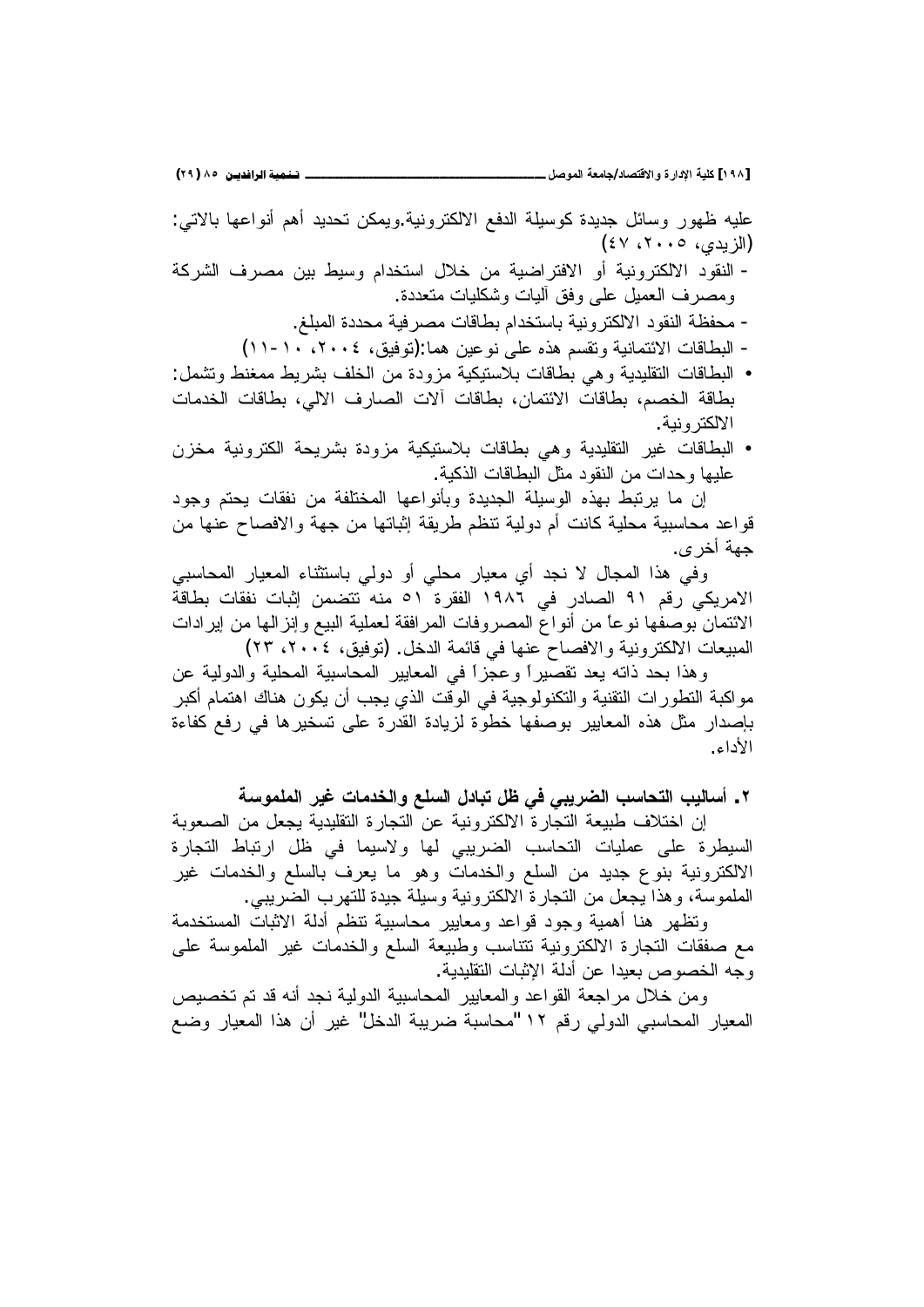**[ÎÖÖ] ƑřœƒŕƃŒººººººººººººººººººººººººººº ...ŗƒŧœŞřƃŒƍŗƒƃœƆƃŒŘœƀŽŮƃŒŗŞƃœŶƆťƈŵŗƒŕŪœšƆƃŒ¾ƂœŬƆƃŒ**

في ظل نطبيق أساليب التجارة التقليدية، أما مع ظهور التجارة الالكترونية فأن هذا المعيار سيحتاج إلى تعديل يتناسب مع المتطلبات الجديدة للتعامل مع الدخل الناتج عن النجارة الالكترونية، إلى جانب الحاجة إلى وضع معايير أخرى مكملة نتظم أساليب التعامل مع الادلة الجديدة، وتحدد كيفية التعامل مع النفقات والارباح المترتبة على استعمالها، بما يضع شروطًا مناسبة للاعتراف بها يفوت الفرصة على أي محاولة للتهرب الضريب*ي.* 

اذ إن غياب قواعد محاسبية واضحة تحكم عملية تحديد الدخل الخاضع للتحاسب الضريبي في ظل هذا الظهور والانتشار السريع للتجارة الالكترونية سيؤدي إلى تشجيع الدول على انتزاع الضريبة عن الارباح الرئيسة المتحققة من صفقات التجارة الالكترونية بشكل عشوائي من قبيل الدفاع عن حقوقها بوصفها سلطة قضائية، مما يترنب عليه حصول: (Arthur, 1999, 16)

- الازدواج الضربيبي.

- التوزيع غير العادل للضريبة بين مختلف الدول التي تدخل في نطاق عمليات التجار ة الالكتر ونية.

وفي هذا المجال نجد أن كل من المعابير المحاسبية المحلية والدولية قد ركزت على معالجة أساليب التحاسب الضريبي للتجارة التقليدية، اذ صدر عن مجلس المعايير المحاسبية والرقابية العراقي المعيار رقم ١٣ لسنة ٢٠٠١، أما فيما يتعلق بقانون الضريبة العراقي رقم ١١٣ لسنة ١٩٨٢ وتعديلاته في المادة ٣٠ منه فنجد أنها قد سمحت لدائرة الضريبة بقبول أو عدم قبول النقارير المالية بوصفه أساساً في تحديد مقدار الضريبة والاعتماد على أسلوب النقدير، مما يؤدي إلى ضعف تأثير البيانات المحاسبية على عملية التحاسب الضريبي، ومن ثم إلغاء دور المعايير المحاسبية واهميتها في توجيه وإعداد نلك النقارير وهذا بالتاكيد سوف ينعكس اثره سلبا على مستقبل المحاسبة في العراق.

**ŖťƒťŞƃŒžƍŪƃŒŘœŞœƒřšŒ¾ŲƑżƇƒŕŪœšƆƄƃƑƄƆŶƃŒƍƑƆƄŶƃŒ ¾ƒƋŋřƃŒŘŒŧœƌƆ .Ð**

تعد مهنة المحاسبة من المهن ذات الطبيعة الخاصة والاستراتيجيات السرية، وهي نتتمي إلى مجال الخدمات المعقدة. من هنا فان نجاح نقديمها عبر الشبكة قد لا بكتفي بنوافر المعرفة لدى المحاسب، وإنما يحتاج إلى مهارات نقنية، فضلا عن إقامة علاقات إجتماعية تسمح له بانتشار أوسع إلى جانب وجود شبكة متخصصة ومتهيئة بشكل فني مناسب للمحاسبين سواء في مجال تقديم الخدمات او كسب مهارات  $(Houston, 1999, 4)$ .خدیدة

وتجدر الاشارة إلى أن أول إطلاق للخدمات المحاسبية المهنية عبر الشبكة تم في العام ١٩٩٧ لايصال هذه الخدمة إلى الطرف الثالث مع ضرورة الانتباه إلى أن نمو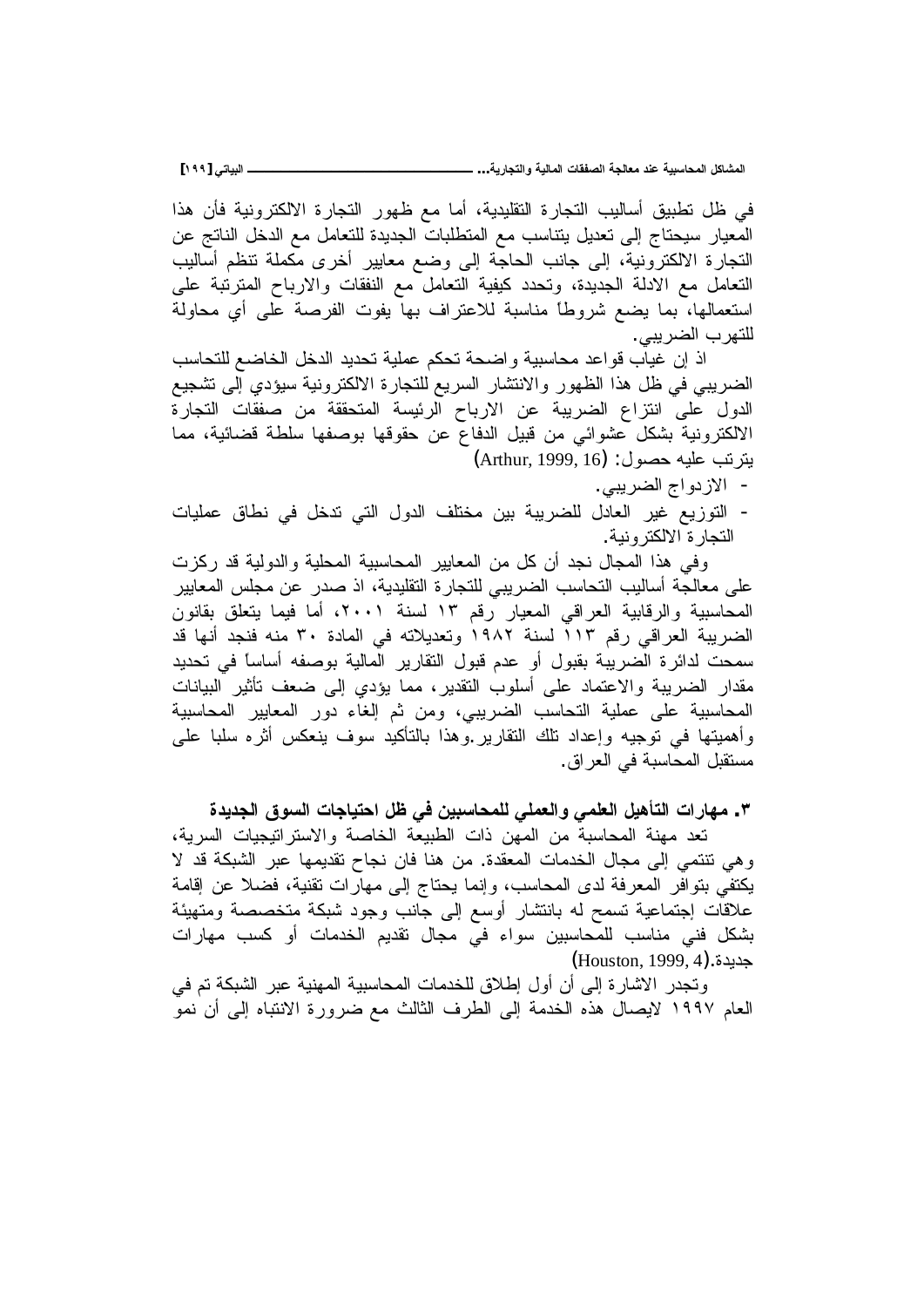[٢٠٠] كلية الإدارة والاقتصاد/جامعة الموصل \_\_

ـ تـــُـمِيـة الرافديــن ٨٥ (٢٩)

النجارة الالكترونية وانتشارها يعد قيداً مهماً لزيادة الثقة والإقبال على هذا النوع من الخدمات عبر الــ Wep Trust، مما يجعل مهنة المحاسبة أمام متطلبات جديدة تحتم عليها النطور إلى درجة من الشمول تسهل عليها النعامل مع هذه المرحلة. ,Gendron) Barrett, 2003, 2-3)

ومما زاد من أهمية هذا الموضوع قيام منظمة التجارة العالمية في العام ١٩٩٣ بتشكيل مجموعة عمل خاصة بالخدمات المحاسبية المهنية، وتم توجيه برنامج عملها من خلال المحاور الآتية: (در اسات مالية ومصر فية، ١٩٩٨، ٤٢)

**المحور الاول**: المعايير المحاسبية الدولية وتم الاعتماد في ذلك على كل من الاتحاد الدولي للمحاسبين IFAC ولجنة معايير المحاسبة الدوليةIASC والمنظمة العالمية لمهيئات الاور اق IOSCO.

المحور الثاني: الاعتراف المتبادل بالمؤهلات وسيلة لتعزيز عملية الانتقال للمحاسبين المؤ هلين.

و هذا يعني إيجاد أفاق جديدة أمام انتشار تجارة الخدمات المحاسبية، مما يترتب عليه زيادة حدة المنافسة بين الخدمات المحاسبية المحلية والمستوردة إعتمادا على تحسين نوعية الخدمات المحاسبية المحلية عن طريق إصدار قواعد ومعايير نتظمها، فضلا عن زيادة قدرة المحاسبين المحلبين على النطور والنطوير من خلال نطوير المناهج الدراسية ونضمينها لمقررات جديدة نراعى النطورات النقنية الحديثة ومحاولة وضع معايير موحدة للنأهيل المحاسبي معترف بها دوليا.

## § الجانب المحاسبي لقوانين التجارة والشركات

إن وجود الغطاء القانوني المناسب لاعمال النجارة بصورة عامة والنجارة الالكترونية بصورة خاصة يعد عاملاً مهماً وقوياً لانتشارها، ومن ثم توسع مجالات الاستفادة منها سواء على المستوى الفردي أو على المستوى الوطنبي.

والمقصود بالغطاء القانوني هنا هو نتظيم كل المجالات التبي من شأنها خدمة الجانب المحاسبي للتجارة الالكترونية، ومن شأن إهماله إعاقة ذلك الانتشار، ويشمل هذا الجو انب الآتية:

# ١ . حماية الملكية الفكرية للبر مجيات المحاسبية

إن مشكلة حماية حقوق الملكية الفكرية للبرمجيات المحاسبية ستتفاقم في الدول العربية على وجه الخصوص نظرا لعدم وجود جهة مسؤولة عن إصدار برامج عربية خاصة وقواعد بيانات لتستخدمها الشركات والمؤسسات العربية، مما يدفع عدداً من هذه الدول ولاسيما الفقيرة منها إلى شراء برامج مقلدة من دول نعرف بتعديها على حقوق الملكية الفكرية، ومن ثم تعرضها للمسألة القانونية الدولية بشكل ينعكس أثره على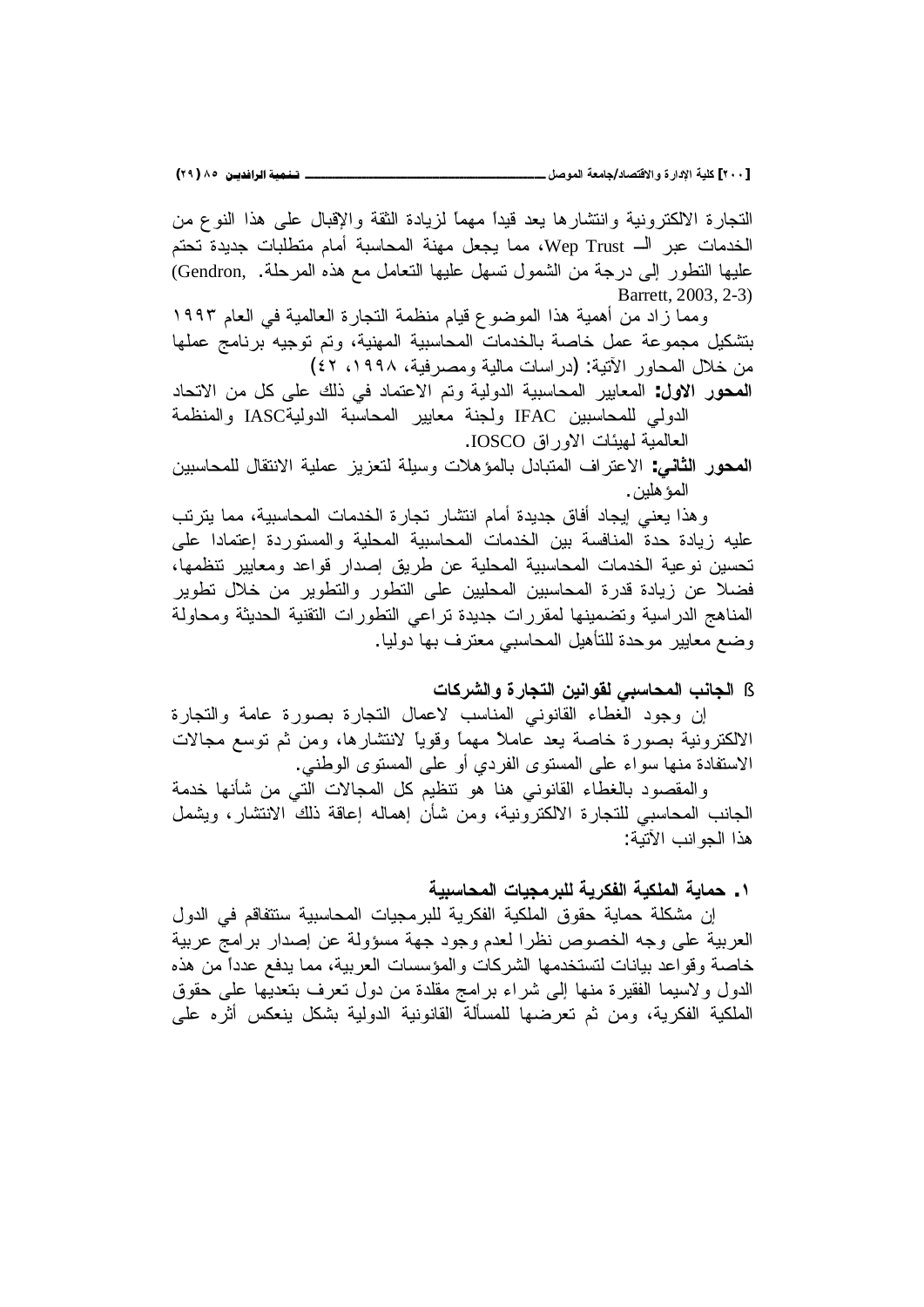**[ÏÍÎ] ƑřœƒŕƃŒººººººººººººººººººººººººººº ...ŗƒŧœŞřƃŒƍŗƒƃœƆƃŒŘœƀŽŮƃŒŗŞƃœŶƆťƈŵŗƒŕŪœšƆƃŒ¾ƂœŬƆƃŒ**

ضعف الاداء المتوقع من الانظمة المحاسبية في نلك الشركات وهذا بدوره ينعكس على أداء الشركة نفسها في دفع النمو الاقتصادي في ظل الانتشار الكبير للتعاملات الدولية.

من هنا فان وجود مثل هذا الجانب في قوانين التجارة والشركات سيحمى الشركات والأنظمة المحاسبية المطبقة فيها من استخدام برامج مقلدة وضعيفة، وسيحملها على الحصول على برمجيات منطورة أو حتى العمل على الانفاق باتجاه تطوير مراكز بحثية عربية تكون مسؤولة عن إصدار مثل هذه البرامج التي تتميز بالنكامل من جهة وانخفاض نكلفتها من جهة أخرى مقارنة مع نلك التبي يتم إصدارها من شركات في الدول الأخرى كانكلترا والولايات المتحدة الامريكية واليابان.

**ŗƒƈƍŧřƂƃƙŒŗƂŕŬƃŒƏƄŵ œƌřƒŧŪƍŗƒƃœƆƃŒ ŘœƈœƒŕƃŒƇƆŊ .Ï**

إن للتجار ة الإلكتر ونبة خصوصبة تختلف عن التجار ة التقلبدية من حبث مدى تعرض عملياتها للتلاعب والتغيير من جهة أو حتى السرقة من جهة أخرى، ولاسيمافيما يتعلق بادلة الإثبات المحاسبية في مرحلة عقد الصفقات، فضلا عن مرحلة المدفوعات الالكترونية بوصفها أكثر مراحل التجارة الالكترونية عرضة للتلاعب و السر قة.

فقد نتعرض الرسائل التجارية التي تمثل أدلة الاثبات المحاسبية في ظل استخدام أسلوب التجارة الالكترونية لتحل محل المستندات الورقية كقوائم الشراء والبيع إلى تغيير في محتواها كأن يتم تغيير الاسعار أو الكميات أو مواصفات السلعة أو الخدمة بما ينعكس أثره على القيم المالية عند إثبات التطبيقات المحاسبية، وما يترتب عليه من انخفاض في مصداقية مخرجات النظام المحاسبي.

وبناءا على ذلك فان وجود هيكل قانوني وتشريعي يلزم منظمات الاعمال باستخدام أساليب حماية تقنية كأسلوب التشفير SSL، فضلا عن أساليب تقنية خاصة بالمواقع على شبكة الانترنت مع إعداد نصوص قانونية تشجع على وجود بولصيات تأمين لمخاطر العمل المالي على الشبكة وتحديد تعويض مناسب في حالة التعرض لمثل هذه المخاطر سيوفر عاملاً مهماً للقبول بالنعاملات المالية إلى جانب زيادة الثقة بمدخلات النظام المحاسبي، ومن ثم الاعتمادية على مخرجاته (نادر، ٢٠٠٥، ٥٧-(  $\circ \wedge$ 

# **ŗƒŧœŞřƃŒ¾őœŪŧƃœŕƑƈƍƈœƀƃŒŻŒŧřŵƙŒ .Ð**

في ظل استخدام أسلوب النجارة الالكترونية يتم الاستغناء عن الكثير من المطبو عات و النماذج الور قية ليحل محلها ر سائل البيانات، و مما تجدر الاشار ة اليه هنا ان هذه الرسائل تكون بمثابة عقد الكتروني والعقد الالكترونـي هنا لا يعدو عن ان يكون عقداً عادياً غير أنه بوساطة جديدة، اذ يكون العرض والقبول الصريح أو الضمنى من الطرف الأخر عبر الرسائل الالكترونية أو الضوئية، بما لا يفقد العقد صحته ولاسيما في ظل ظهور بعض التقنيات الحديثة التي مكنت من إنشاء نسخة الكترونية عن سند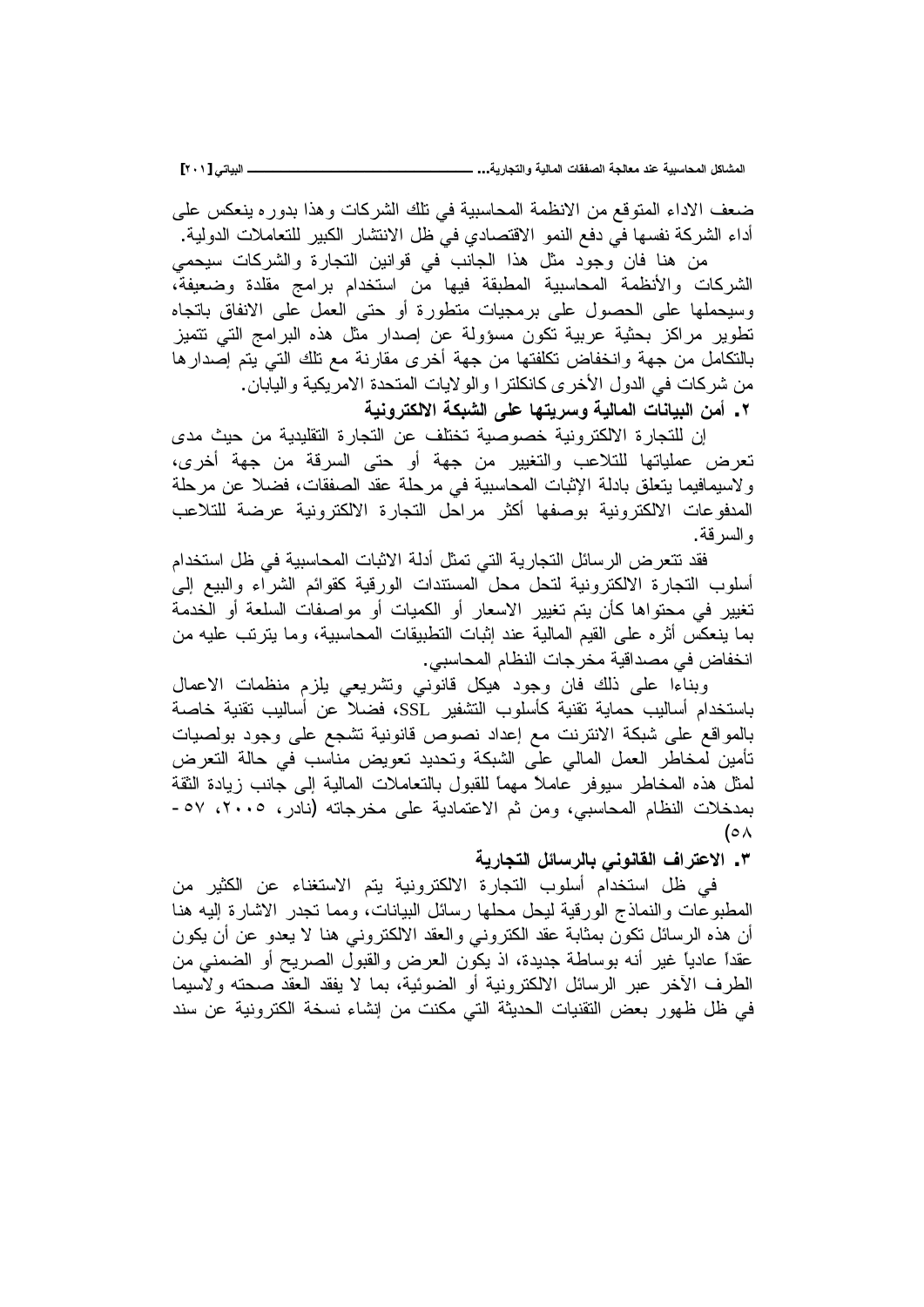**(ÏÖ) ÕÒ ÞNë¢Ë¦×ìÜàN**6666666666666666666666666666666666666666666666666666666666666666666666666666666666666666666666666666666666**¾ŮƍƆƃŒŗŶƆœŞ/ťœŮřſƙŒƍ ŖŧŒťƗŒŗƒƄƂ [ÏÍÏ]**

ورقي مع التواقيع الموضوعة عليه كما في حالة الخزن المغناطيسي، مما يتيح إعادة نكوين سُنّد مشابهُ للسند الأصلي، وهذا يعطي النسخة المستمدة منه (السند الالكتروني) القوة الثبوتية للصورة (الزيدي، ٢٠٠٤، ٣٦،٤١).

من هنا فان عدم وجود نص قانوني محدد ضمن القانون التجاري يقبل بحجية هذه الرسائل أو يعترف بمستخرجات النظام المحاسبي المعتمدة عليها بوصفها بينة في الاثبات سيؤدي بالتأكيد إلى صعوبة توفير أدلة إثبات لصفقات التجارة الالكترونية مما ينعكس على مرحلة التسجيل المحاسبي لمها، ومن ثم التحاسب الضريبي عليها هذا إلى جانب ضباع الحقوق عند حصول النز اعات التجارية.

ولِهذا ونظراً لاختلاف البيئة العربية عن بيئات الدول الاخرى فإن اعتماد الدول العربية على ما يعرف بالعقد الاساسى لنتظيم تعاملات النجارة الالكترونية في المدى القريب نمهيدا لنعديل قوانينها وإصدار نشريعات بشكل متأن وندريجي استعدادا لإتمام جميع مراحل عمليات التجارة الالكترونية باستخدام الطرق الالكترونية المعتادة وذلك على المدى المتوسط والبعيد قد يسهم في حل جزئي لهذه المشكلة (الزيدي، ٢٠٠٤، . (V  $\epsilon$ 

**ƑƈƍŧřƂƃƙŒŴƒſƍřƃœŕƑƈƍƈœƀƃŒŻŒŧřŵƙŒ .Ñ**

إن مخاطر التوقيع التقليدي لاتقل عن مخاطر التوقيع الالكتروني غير أن الأخير يواجه مشكلة رئيسة نتمثل بعدم وجود الاعتراف القانوني به، مما ينعكس أثره على مصداقية رسائل البيانات الالكترونية بوصفها ادلة إثبات لصفقات التجارة الالكترونية بما يعرض حقوق الجهات المتعاملة إلى الخطر (Wright, 1995, 5).

ويعرف التوقيع الالكتروني بأنه بيانات في شكل الكتروني مدرجة في رسالة بيانات أو مضافة اليها أو مرتبطة بها منطقيا، وأهميته بالنسبة لرسائل البيانات الالكترونية لا تقل عن أهمية التوقيع التقليدي في المستندات الورقية، سواء أكان توقيعا يدويا رقمياً أو توقيعاً إحيائياً قياسياً أو حتى توقيعاً رقمياً تشفيرياً (الزيدي، ٢٠٠٤، . ( $\circ$   $\cdot$ 

ونجد أن بعض الدول العربية ومنها مصر والاردن قد سعت إلىي إصدار قانون خاص بالتوقيع الالكتروني ينظم الاعتراف به، وذلك في محاولة لاحكام الرقابة على الصفقات عبر الانترنت من خلال دعم مصداقية رسائل البيانات بالتوقيع الالكتروني لنكون أدلة إثبات قانونية متكاملة تؤكد إتمام صفقات التجارة الالكترونية.

# **ŗŪŒŧťƃŒ ŗƒŞƌƈƆ -Ĺœƒƈœś**

#### الفر **ضب**ات

١. نوعِلاقة ذات دلالة إحصائية بين استخدام أسلوب النجارة الالك نرونية ونطـــوير مقومات النظام المحاسبي.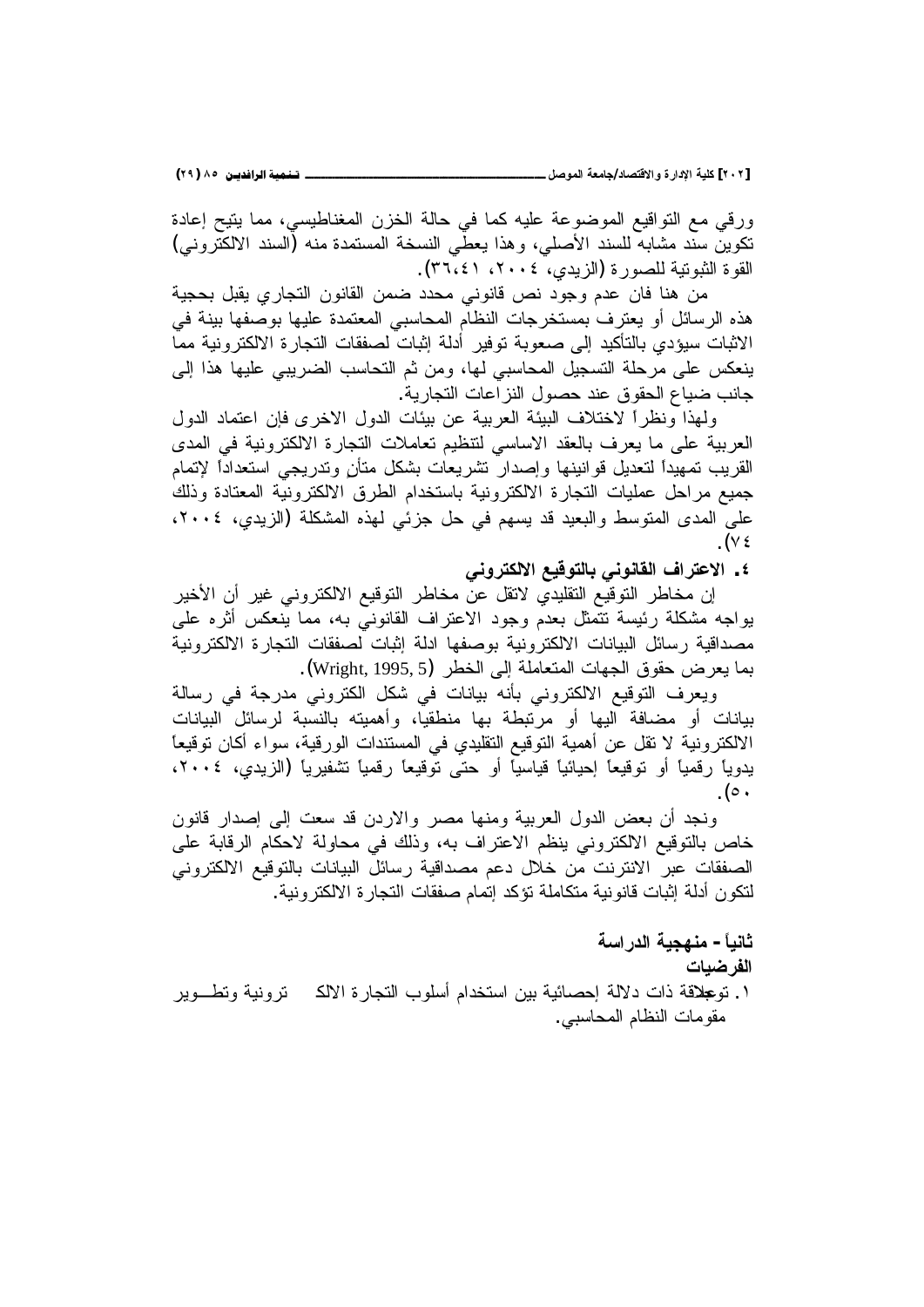ويمكن إختبار هذه الفرضية من خلال العلاقات الفر عبة الآتبة:

- وجود علاقة بين استخدام أسلوب التجارة الالكترونية وتطوير نظام المعلومات المحاسبية .
- وجود علاقة بين استخدام أسلوب التجارة الالكترونية وتعديل القواعد والمعايير المحاسبية من قبل الهيئات المهنية المحلية المختصة.
- وجود علاقة بين استخدام أسلوب التجارة الالكترونية وتهيئة بيئة قانونية مناسبة لنتظيم العمل المحاسبي.
- ۲. يوجد تأثير لاستخدام أسلوب التجارة الالكترونية فـــى تطـــوير مقومـــات النظـــام المحاسبي.

وبمكن إختبار هذه الفرضية من خلال التأثير ات الفر عية الآتية:

- يوجد تأثير لاستخدام أسلوب التجارة الالكترونية في تطوير نظام المعلومات المحاسسة .
- يوجد تأثير لاستخدام أسلوب التجارة الالكترونية في زيادة الإقبال على استخدام القواعد المحاسبية بما يؤدي إلى إهتمام الهيئات المهنية المحلية المختصة بوضع قواعد جديدة أو تعديل القواعد الموجودة لتصبح مناسبة أكثر للتغيرات الحالية.
- بو جد تأثير لاستخدام أسلوب التجار ة الإلكتر ونبة في تهيئة قينونية مناسبة لتتظيم العمل المحاسبي.

### أداة جمع البيا**ن**ات

شكلت قائمة الاستبيان الاداة الرئيسة في جمع البيانات اللازمة لهذه الدراسة، وقد تَأَلفتَ من ثلاثة أجزاء، خصص الجزء الاول منها للحصول على معلومات عامة عن الشركات عينة الدراسة، أما الجزء الثاني فقد خصص للتعرف على واقع التجارة الالكتر ونية المطبقة من قبل الشركات عينة الدر اسة، وأخير ا الجز ء الثالث وقسم إلى ثلاثة أقسام نعلق القسم الاول بالنظام المحاسبي المطبق والقسم الثاني بقواعد العمل المحاسبي، أما القسم الثالث فخصص لبيانات نتعلق بالبيئة القانونية المرتبطة بالجانب المنظم للعمل المحاسبي اذ تم توزيع ٩٠ إستمارة عاد منها ٥٨، وأعتمد منها ٥٤ إستمارة وتم إهمال ٤، وإمتنع ٣٢ عن الإجابة.

# عينــة الدر اســة

تم تحديد إطار مجتمع الدراسة بالشركات التجارية العاملة في العراق والمطبقة لاساليب التجارة الالكترونية والمنتشرة في محافظات القطر، اذ تم تقسيمها إلى ثلاثة مناطق الاولى الشمال وضمت كل من دهوك، اربيل، زاخو والموصل بسبب طبيعة النشاط التجاري لمهذه المحافظات واشتمالها على عدد كبير نسبيا من الشركات التجارية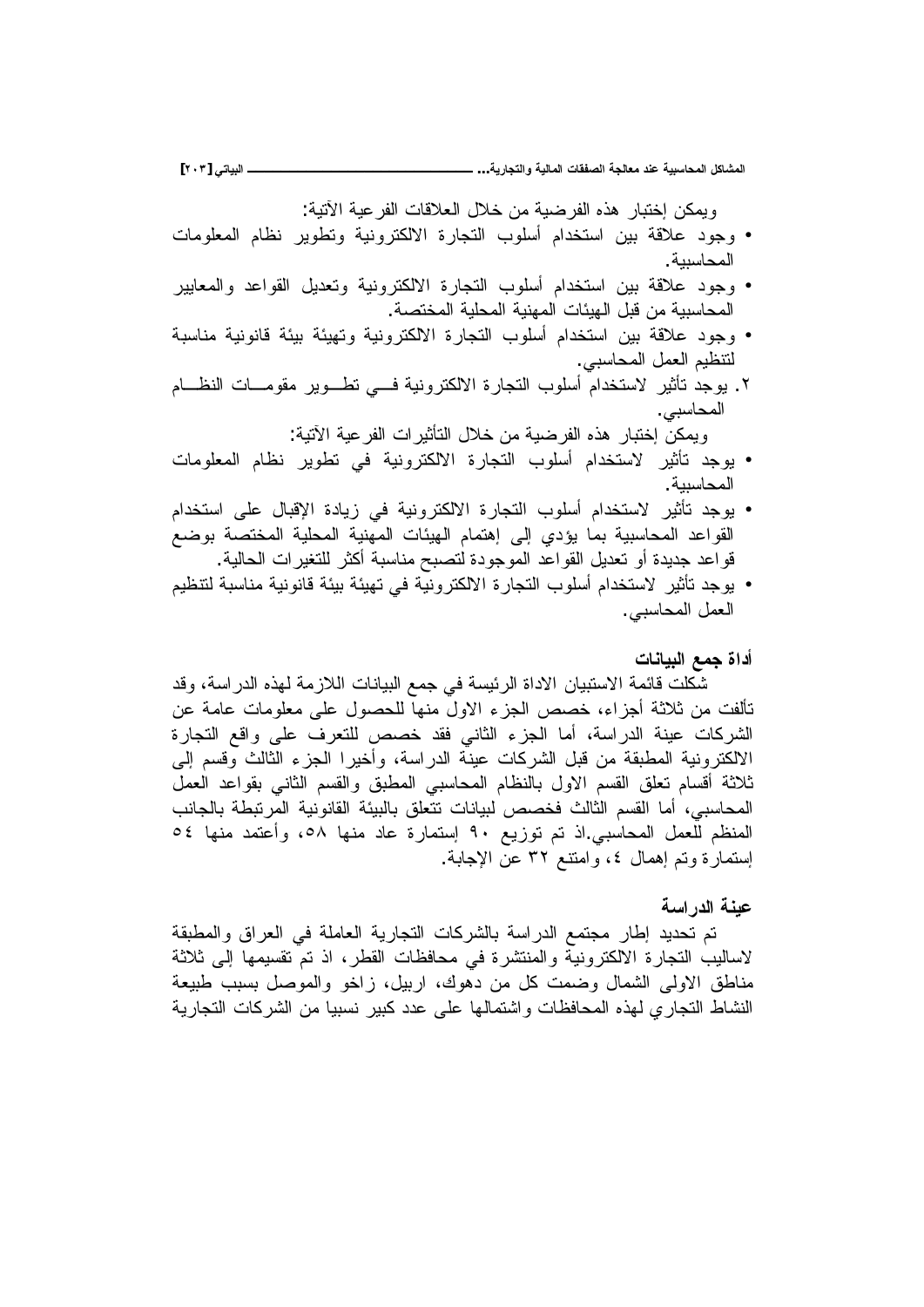[٢٠٤] كلية الإدارة والاقتصاد/جامعة الموصل \_\_

مقارنة بغيرها. والمنطقة الثانية شملت الوسط، وتم اختيار بغداد بوصفها العاصمة واحتوائها على نسبة كبيرة من الشركات النجارية العاملة. أما المنطقة الأخيرة فشملت الجنوب، وتم اختيار محافظة البصرة لموقعها الجغرافي المهم وطبيعة النشاط التجاري مقارنة بغيرها من محافظات الجنوب. وقد تم توزيع بعض إستمارات الاستبيان عن طريق البريد الالكتروني والبعض الأخر من خلال الزيارة الميدانية للشركات.

### حدو د الدر اسة

اقتصرت هذه الدراسة على محاسبي ومديري حسابات الشركات التجارية المطبقة لأساليب التجار ة الالكترونية والموجودة في المحافظات المذكور ة في العينة .

# المعالجة الاحصائبة

تم الاعتماد على مقياس الارتباط المتعدد في قياس العلاقة بين متغيرات الدراسة، التجارة الالكترونية (المتغير المستقل) وكل من النظام المحاسبي، القواعد المحاسبية والبيئة القانونية بوصفه متغيرات نابعة للتأكد من وجود علاقة بين استخدام التجارة الالكترونية وتطوير مقومات النظام المحاسبي، فضلا عن استخدام مقياس الانحدار للتعرف على تأثير التجارة الالكترونية في تطّوير مقومات النظام المحاسبي بما يظهر الجهود المبذولة في تهيئة مقومات مناسبة لنمو التجارة الالكترونية.

### عرض نتائج الدراسة ومناقشتها

حاولنا من خلال هذه الدراسة التعرف على طبيعة علاقة استخدام التجارة الالكترونية بتطوير مكونات النظام المحاسبي وتأثيراتها، وقد تبين من تحليل نتائج الدر اسة باعتماد برمجية SPSS أن علاقة الارتباط والتأثير بين مكونات الدر اسة كانت كما يأتي:

١. وجود، رتباط ضعيف بين استخدام التجارة الالكترونية بوصفه متغيراً مستقلاً وكل من المتغيرات التابعة والمتمثلة بتطوير النظام المحاسبي، تعديل القواعد المحاسبية وتهيئة البيئة القانونية، اذ كانت نتائج الارتباط تشير إلى ٢٠,٠٦٨، ٠,١٦٣ ۰٬۱۰۱ على النوالي وكما موضح في الجدول ۱.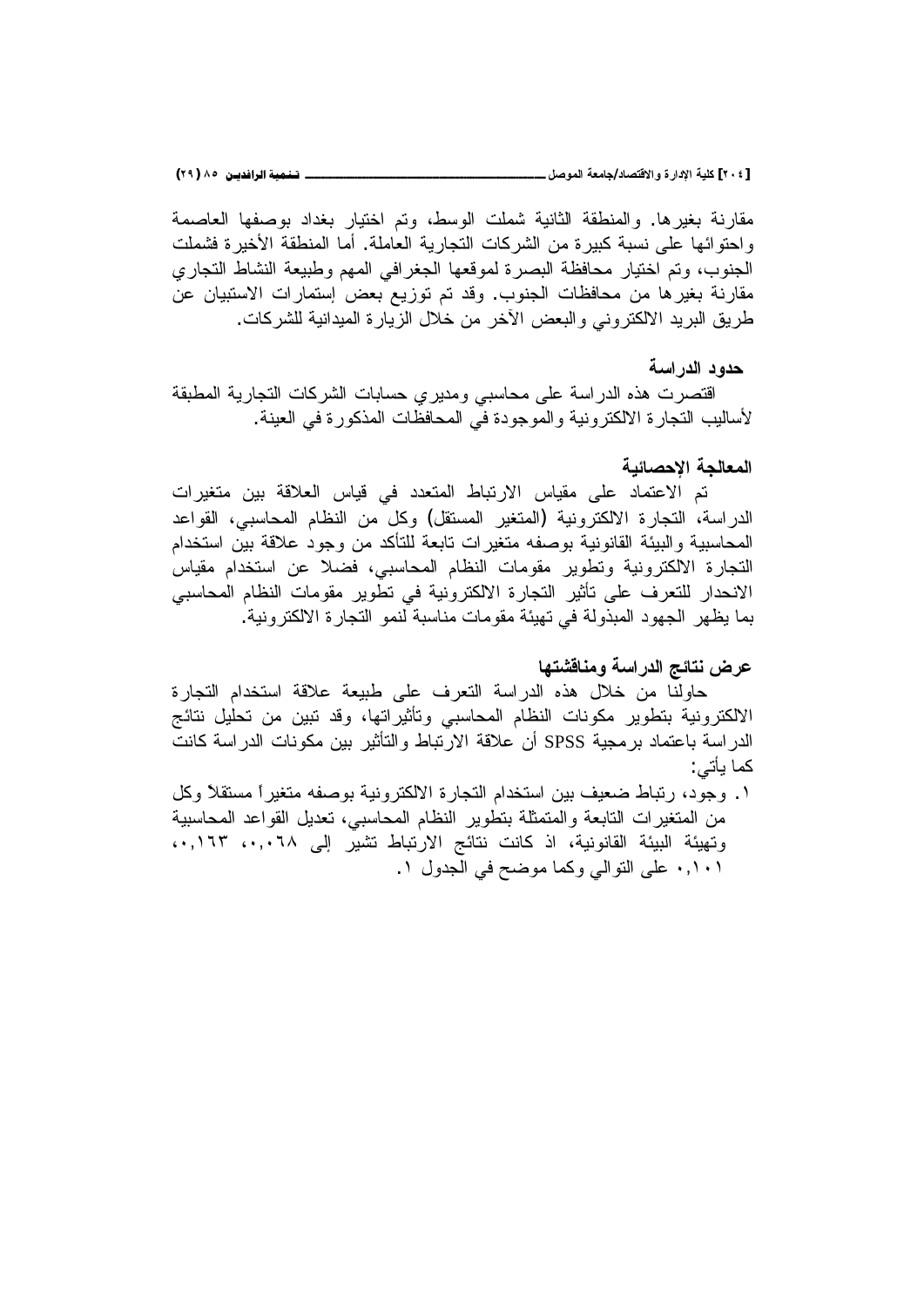| الجدول ۱ |  |                                                                       |  |  |  |
|----------|--|-----------------------------------------------------------------------|--|--|--|
|          |  | علاقة استخدام أسلوب التجارة الالكترونية بتطوير مقومات النظام المحاسبي |  |  |  |
|          |  | المتغير المستقل     المتغيرات التابعة    مقياس الارتباط               |  |  |  |

| تطوير النظام المحاسبي<br>$\cdot \cdot$ 1 $\wedge$         |  |
|-----------------------------------------------------------|--|
| النجار ة الالكتر و نبة<br>نعديل القواعد المحاسبية<br>.175 |  |
| تهيئة البيئة القانونية                                    |  |

٢. تبين أن معامل الارتباط بين استخدام التجارة الالكترونية وتطوير النظام المحاسبي بِساوي ٠,١٣١ مما يعني أيضا وجود ارتباط ضعيف بينهما.

ويمكن تحديد أهم الأسباب التي أدت إلى هذه النتائج بالاتي:

- إن استخدام أسلوب التجارة الالكترونية لم يؤد إلى إحداث اي تطوير ملحوظ في النظام المحاسبي سواء في مراحل نتفيذ النظام أو حتى أساليب التنفيذ، اذ لازالت الشركات تستخدم الاسلوب اليدوي في نتفيذ النظام المحاسبي والحصول على مغرجاته مع دمج السجلات المحاسبية لعمليات النجارة الالكترونية مع عمليات النجار ة النقليدية.
- إن استخدام أسلوب التجارة الالكترونية لم يؤد إلى زيادة الاهتمام من قبل الشركات عينة الدراسة بتطبيق القواعد المحاسبية المحلية، إلى جانب قيامها بدمج الدخل الناتج عن التجارة الالكترونية مع الدخل الناتج عن التجارة التقليدية، فضلا عن عدم إهتمام الجهات الضريبية بالفصل بين الدخلين مع ما يرنبط بكل منهما من نفقات خاصة في ظل وجود الاختلافات الواضحة بينهما مع حالة التحرر التجاري الذي تفرضه التجارة الالكترونية، وانعكاسات ذلك على عدم وجود الاهتمام من قبل المهيئات المهنية المحلية بوضع قواعد محاسبية جديدة او حتى تعديل بعض القواعد الموجودة لنتناسب مع نلك المنطلبات.
- إن استخدام أسلوب التجارة الالكترونية لم يكن مترافقا مع تهيئة بيئة قانونية مناسبة، اذ وعلى الرغم من النزام الشركات عينة الدراسة بمنطلبات كل من قانوني النجارة والشركات العراقي فيما ينعلق بالمستندات والسجلات المحاسبية، الا أن القصور ظاهر بشكل واضح في هذين القانونين، اذ إن تطبيق قوانين التجارة التقليدية على التجارة الالكترونية لا يمكن أن يخدم التجارة الالكترونية بشكل فعال و لاسبما فبما بتعلق بالنقاط الآتبة:
	- التعاقد الالكتروني. - حجية التوقيع الرقمي.
		- الدفع الالكتروني.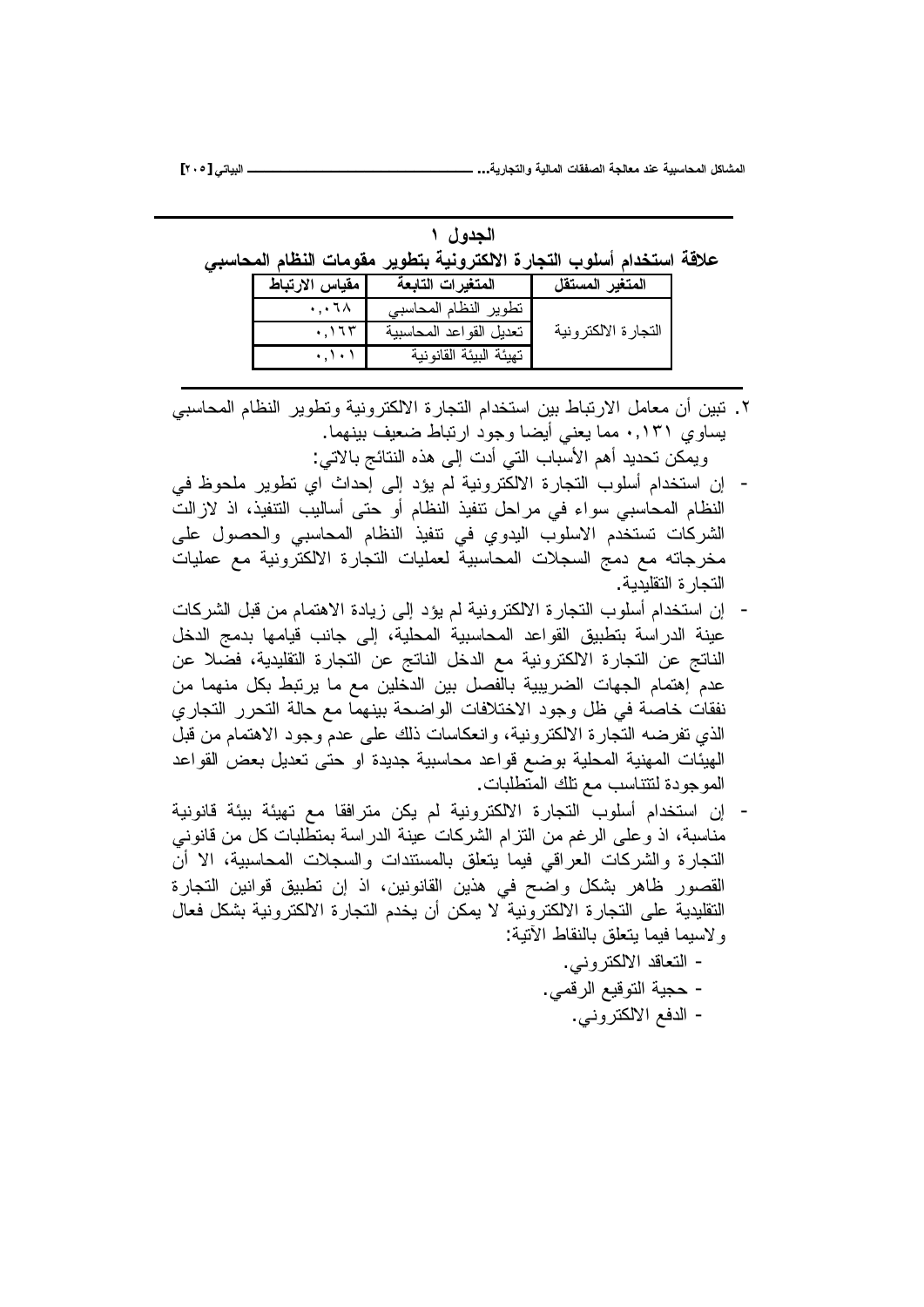[٢٠٦] كلية الإدارة والاقتصاد/جامعة الموصل \_\_ . تــفـميــة الرافديــن ٨٥ (٢٩)

– الملكية الفكر ية. - الاختصاص القضائي. – أمن البيانات (النشفير ) وسر بنها ومن خلال ما تم عرضه يتضح رفض الفرضية القائمة على أساس وجود ارتباط بين استخدام أسلوب النجارة الالكترونية ونطوير مقومات النظام المحاسبي. ٣. وللتعرف على تأثيرات العلاقة بين المتغير المستقل والمتغيرات التابعة تم استخدام تحليل الانحدار ، وقد بينت نتائج الجدول ٢ الآتي:

الجدول ۲ تأثير استخدام أسلوب التجارة الالكترونية في تطوير مقومات النظام المحاسبي

| مقياس الانحدار                      | المتغيرات التابعة       | المتغير المستقل     |
|-------------------------------------|-------------------------|---------------------|
| .147                                | تطوير النظام المحاسبي   |                     |
| $\cdot \cdot \cdot$                 | تعديل القواعد المحاسبية | النجارة الالكترونية |
| $\cdot$ , $\cdot$ $\vee$ $\epsilon$ | تهيئة البيئة القانونية  |                     |

- إن استخدام التجارة الالكترونية لم يؤثر في تطوير النظام المحاسبي المستخدم من  $\cdot$ قبل الشر كات عينة الدر اسة.
- ب. إن استخدام التجارة الالكترونية لم يؤثر في زيادة الإقبال على استخدام القواعد المحاسبية، بما يؤدى إلى إهتمام الهيئات المهنية المحلية بوضع قواعد جديدة أو تعديل القواعد الموجودة لتصبح مناسبة أكثر للتغيرات الحالية.
- جـ. إن استخدام النجارة الالكترونية لم يؤثر في زيادة الاهتمام بتهيئة بيئة قانونية مناسبة بو صفها مطلباً سابقاً للنجار ة الالكتر ونية.
- ٤. ومن قياس الانحدار نجد أن النتائج تشير إلى عدم وجود تأثير لاستخدام أسلوب التجارة الالكترونية في تطوير مقومات النظام المحاسبي، اذ ظهر بأن معامل الانحدار يساوي ١٣٥٬٠٫١٣٥

ويمكن تحديد أهم الأسباب التي أدت إلى هذه النتائج بالاتي:

- إن استخدام أسلوب التجارة الالكترونية لم يؤثر في تطوير النظام المحاسبي المستخدم من قبل الشركات عينة الدراسة، اذ لازالت تستخدم أنظمة محاسبية نقليدية على الرغم من إنتشار نقنية المعلومات.
- إن استخدام التجارة الالكترونية لم يؤثر في زيادة الإقبال على استخدام القواعد المحاسبية بما يؤدي إلى إهتمام الهيئات المهنية المحلية بوضع قواعد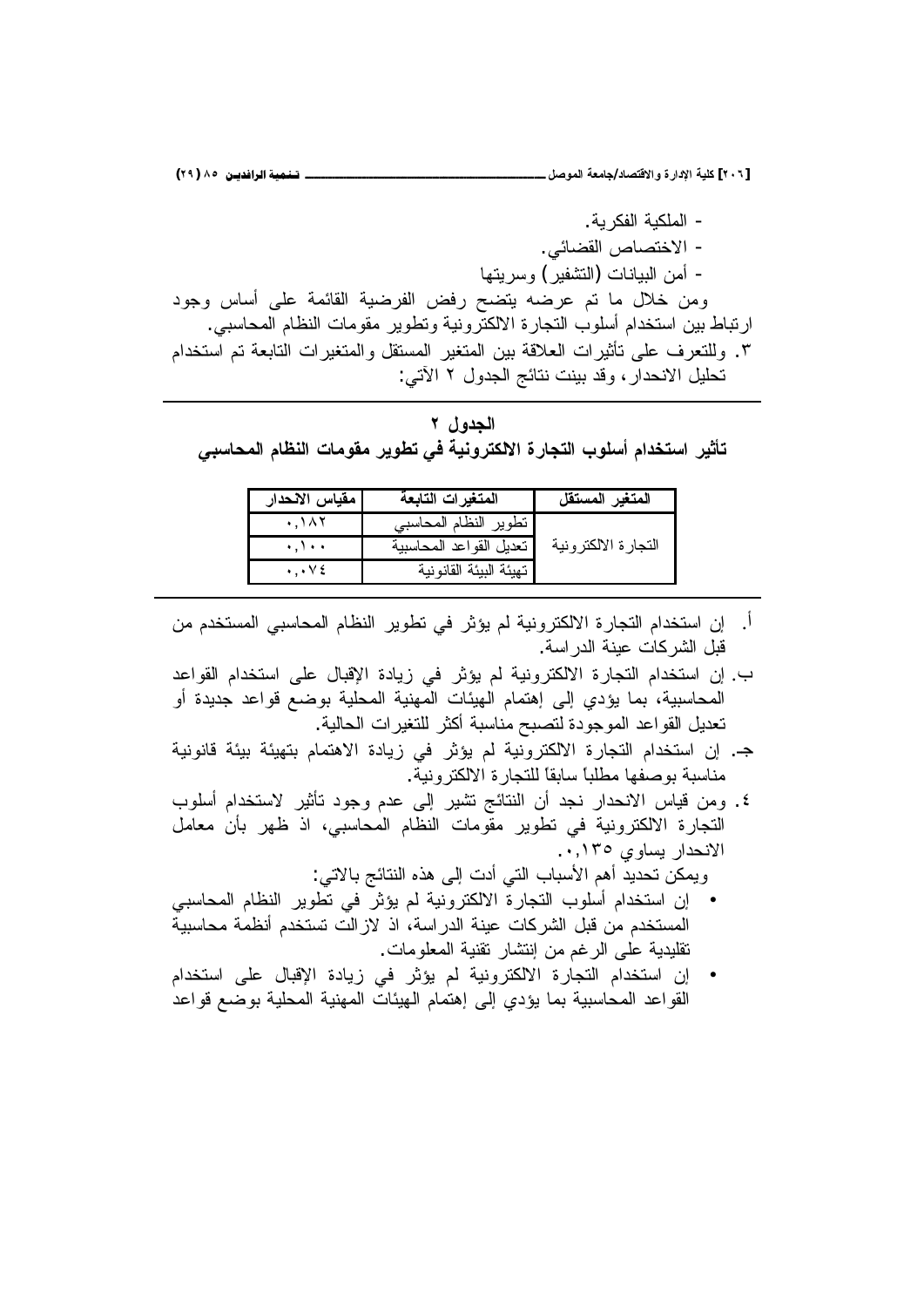جديدة أو تعديل القواعد الموجودة لتصبح مناسبة أكثر للتغيرات الحالية، اذ لاز ال تطبيق القواعد المحاسبية من قبل هذه الشركات عملية اختيارية، فضلا عن وجود قصور في تلك القواعد للاستجابة للمتطلبات التي تفرضها التجارة الألكتر ونبة.

- إن استخدام أسلوب التجارة الالكترونية لم يؤثر في تهيئة بيئة قانونية مناسبة اذ لازالت البيئة القانونية في العراق عاجزة عن استيعاب التغيرات الناتجة عن التجارة الالكترونية وذلك نتيجة لعدم قدرتها بوضعها الحالى على التغلب على المشاكل المر نبطة بالنقاط الآتية:
- القيمة القانونية لسجلات الحاسب الالي، اذ لازالت نعتمد على اشتراط الكتابة و النوثيق في المستندات و السجلات المحاسبية بوصفها أدلة في الدعاوي القضائية.
	- عدم الاعتراف بالتوقيع الرق*مي.*
	- عدم وجود قو انبن نتظم الملكبة الفكر بة.
- لا يوجد أي تعديل لقانون الضريبة يأخذ بنظر الاعتبار الدخل الناتج عن التجارة الالكترونية بشكل منفصل عن الدخل الناتج عن التجارة التقليدية لاعتبارات خاصة تتعلُّق بالأولى. ولاسيما في ظل عدم انضمام العراق إلى منظمة التجارة العالمية.
- عدم اعتراف القانون بموثوقية الرسائل الالكترونية لتحل محل المستندات المحاسبية في عملية النعاقد الالكتروني، وإبرام العقود عبر الشبكة الدولية (الانترنت).
- لايوجد إعتبار لخصوصية النجارة الالكترونية والجهات المتعاقدة عند ظهور نزاعات محلية أو دولية ولاسيما فيما بنعلق بأمن وسرية البيانات.

ومن خلال ما تم عرضه بتضح رفض الفرضية القائمة على أساس وجود تأثير لاستخدام أسلوب التجارة الالكترونية في تطوير مقومات النظام المحاسبي.

١ . وللتعرف على واقع التجارة الالكترونية في العراق وما حدث من تغيرات يمكن أن تسهم في توفير بيئة مناسبة لنمو هذا النوع من التجارة، يظهر من خلال الجدول ٣ الأتى:

| الجدول ۳<br>واقع التجارة الالكترونية فى العراق |                           |  |
|------------------------------------------------|---------------------------|--|
| النسبة المئوية %                               | أنماط التجارة الالكترونية |  |
| ٦٣                                             | الإعلان والعرض            |  |
| ٥١                                             | البيع والشراء والدفع      |  |
| ۲۹                                             | مع المستهلك               |  |
| ٦٤                                             | مع الموردين               |  |
| ۷۲                                             | مع الشركات الاخر ي        |  |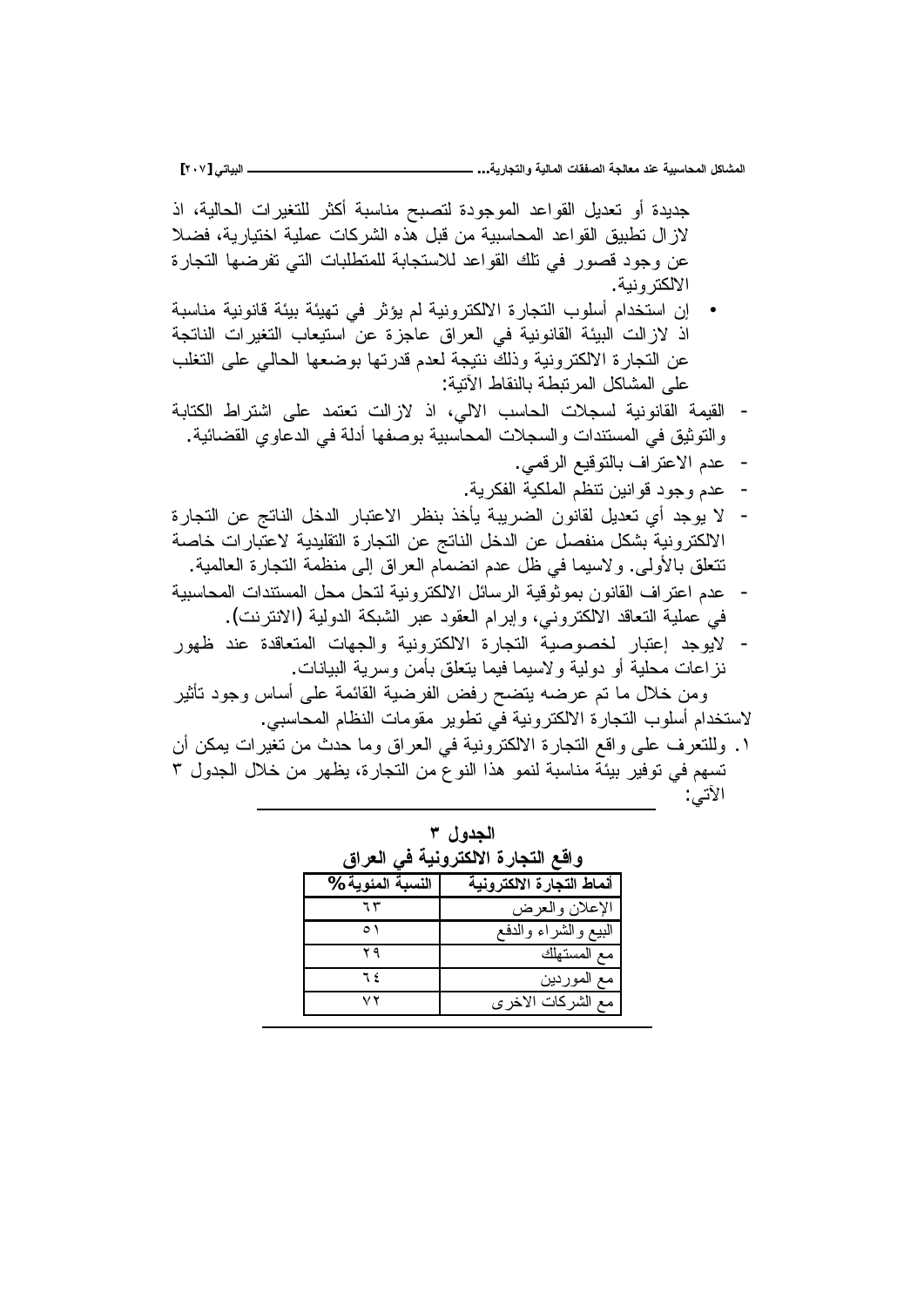ومقارنة نتائج الدراسة في الجدول ٣ مع ما عرضه تقرير الاسكوا لسنة٢٠٠٣ يظهر بعض الامل، اذ أظهرت الدراسة أن نسبة ٧٢% من العينة تمارس أسلوب النجارة الالكترونية مع الشركات الاخرى داخل القطر وخارجه ، ونسبة ٢٤% تمارس التجار ة الالكترونية مع الموردين، في حين أن نسبة ٦٣% من الشركات تستخدم الشبكة للإعلان والعرض فقط.

كما أن نسبة ٥١% من الشركات عينة الدراسة تمارس عمليات البيع والشراء والدفع عبر الشبكة مستعينة بمصارف في الدول المجاورة تقدم خدمة الدفع الالكتروني.

غير أن انخفاض نسبة استخدام أسلوب التجارة الالكترونية مع المستهلك لتصل إلى ٢٩% يترتب عليه ضعف في نقبل المجتمع العراقي لهذا النوع من التجارة مقارنة بالمستهلك في الدول الاخرى، وقد يكون هذا نتيجة لعدم وجود الثقة في الاساليب المستخدمة لنقل السلع والخدمات والدفع الالكتروني من جهة إلى جانب ما تعانيه البنية الأساسية من دمار ونقص في النكنولوجيا من جهة اخر ي.

### توصيات الدر اسة

يعبِّر مدى كفاءة مقومات النظام المحاسبي عن مقدرة البيئة الاقتصادية على إستيعاب المتغيرات الجديدة المعروفة بثورة الاقتصاد الرقمى القائمة على أساس النجارة الالكترونية ونقنية المعلومات. هذا على إعتبار أن الاقتصاد والمحاسبة وجهان لعملة واحدة.

وانطلاقًا من إعتبار أساسي يقوم على أن المحاسبة اليوم لا يمكن أن تعمل في بيئة منفردة بعيدا عن عناصر ومتغيرات تشكل دعائم أساسية لكل ركن بما يحقق النكامل والارتباط بشكل فعال في خطوة حقيقية لزيادة كفاءة هذه المكونات، بما يدعم البيئة العامة لممارسة التجارة الالكترونية لانها باتت نشكل أمرا لابد منه خصوصاً في ظل الانسحاب الندريجي للأنماط النقليدية للتجار ة.

وعلى ضوء ما تم عرضه من نتائج الدراسة يمكن نقديم بعض التوصيات التالمة :

- ١ . فيما يتعلق بتطوير النظام المحاسبي
- استخدام أنظمة محاسبية ألية والاعتماد بشكل كلبي علىي السجلات الألية واستخراج تقارير الكترونية. اذ لحظ أن غالبية عينة الدراسة مازالت تستخدم أنظمة محاسبية يدوية، والقليل منها جدا يستخدم أنظمة ألية، وذلك إلى جانب الانظمة المحاسبية اليدوية، مما يترتب عليه ارتفاع في تكلفة النظام المحاسبي من جهة وزيادة في الجهد الخاص بالموارد البشرية والوقت المطلوب لإعداد مخرجات النظام المحاسبي والمقارنة بين مخرجات كلا النظامين من جهة اخرى. ومن أبرز أنواع برامج المعلومات التي يمكن استخدامها CDF, CSV, XML, HTML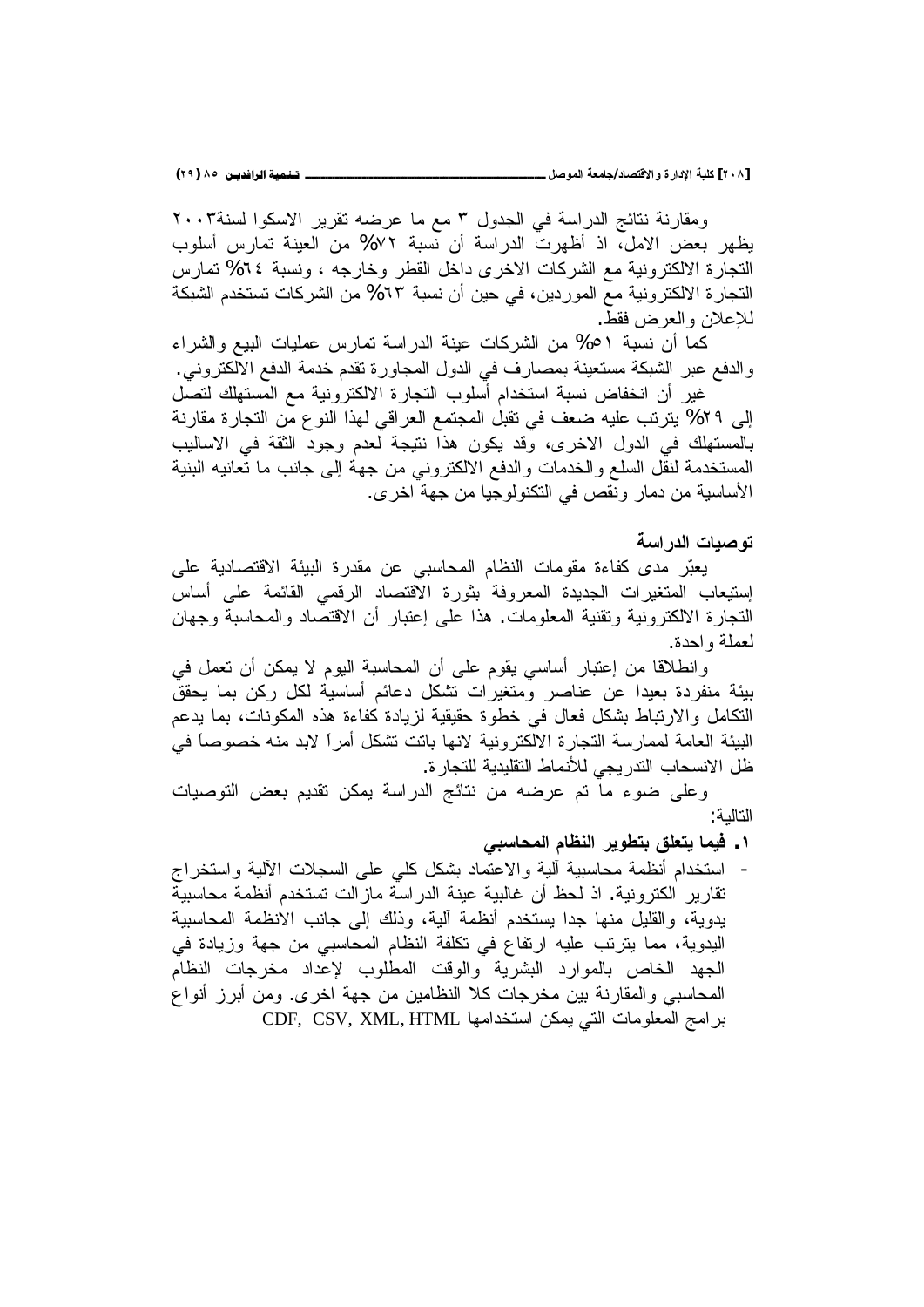**[ÏÍÖ] ƑřœƒŕƃŒººººººººººººººººººººººººººº ...ŗƒŧœŞřƃŒƍŗƒƃœƆƃŒŘœƀŽŮƃŒŗŞƃœŶƆťƈŵŗƒŕŪœšƆƃŒ¾ƂœŬƆƃŒ**

- الحاجة الماسة إلى نطوير أنظمة محاسبية ألية محلية، اذ وجد أن بعض الشر كات تستخدم أنظمة محاسبية آلية لاتينية في حين أن النظام المحاسبي المعتمد في العراق من قبل الشركات هو النظام المحاسبي الموحد الخاص بالوحدات الاقتصادية، مما يظهر معه إختلاف في اللغة من جهة والمعالجات المحاسبية من جهة أخرى لينصب ذلك على مخرجات النظام فيما بعد وما يتطلبه ذلك من جهد ووقت لتعديلها بما يتناسب ومنطلبات النظام المحاسبي الموحد الخاص بالوحدات الاقتصادية.
- الاعتماد على الرسائل الالكترونية في إثبات المعالجة المحاسبية للاتفاقيات في السجلات الألية بدلاً من استخدام المستندات الورقية، اذ ظهر بأن غالبية الشركات عينة الدراسة لازالت تعتمد في ممارستها للتجارة الالكترونية على بعض الاساليب القديمة المستخدمة في التجارة النقليدية، مما يتطلب وقتاً أكبر لاتمام صفقات التجارة الالكترونية، وفي هذا المجال يمكن استخدام أسلوب العقد الاساسي خطوة تمهيدية لتسهيل عملية الانتقال إلى الرسائل الالكترونية فيما بعد.
- العمل على إستحداث مواقع الكترونية فعالة للمصارف العراقية مع ربط أنظمتها Based المحاسبية مع شبكة الانترنت من خلال استخدام برمجيات محاسبية Software والعمل على إستحداث وسائل الدفع الالكتروني، لتسهيل عملية تقديم الخدمات الالكترونية للزبائن داخل العراق وخارجه مع توفير التدريب اللازم للكو ادر البشر ية.
	- **ŗƒŕŪœšƆƃŒŧƒƒœŶƆƃŒƍťŵŒƍƀƃœŕžƄŶřƒœƆƒż .Ï**

بما أن تطبيق القواعد المحاسبية الصادرة عن مجلس المعابير المحاسبية والرقابية في العراق ما زال اختياريا لهذا علينا:

- الاتجاه نحو زيادة الاهتمام بتطبيق القواعد المحاسبية الصادرة عن مجلس المعابير المحاسبية والرقابية العراقبي واكتسابها صفة الالزام، لما لذلك من أثر واضح في خدمة نطوير المحاسبة في العراق ولاسيما في ظل الصياغة الحالية لنلك القواعد التي نجدها منسجمة مع المعابير المحاسبية الدولية بما يوفر فرصة مناسبة لتسهيل مهمة انضمام العراق إلى منظمة التجارة العالمية التي من أهم شروطها نطبيق نلك المعايير هذا من جهة، أما من الجهة الاخرى فهو يسهل على الشركات العراقية العمل في حالة رغبتها الدخول إلى الاسواق العالمية.
- تطوير تلك القواعد اذ إن إجراء مقارنة بين عدد القواعد المحاسبية الصادرة عن مجلس المعابير المحاسبية والرقابية العراقي مع عدد المعايير المحاسبية الدولية يظهر فجوة كبيرة فلازال عدد القواعد المحلية الصادرة لايزيد عن ١٥ قاعدة في حين تجاوز عدد المعايير الدولية الاربعين معيارا، وتزداد هذه المهمة صعوبة مع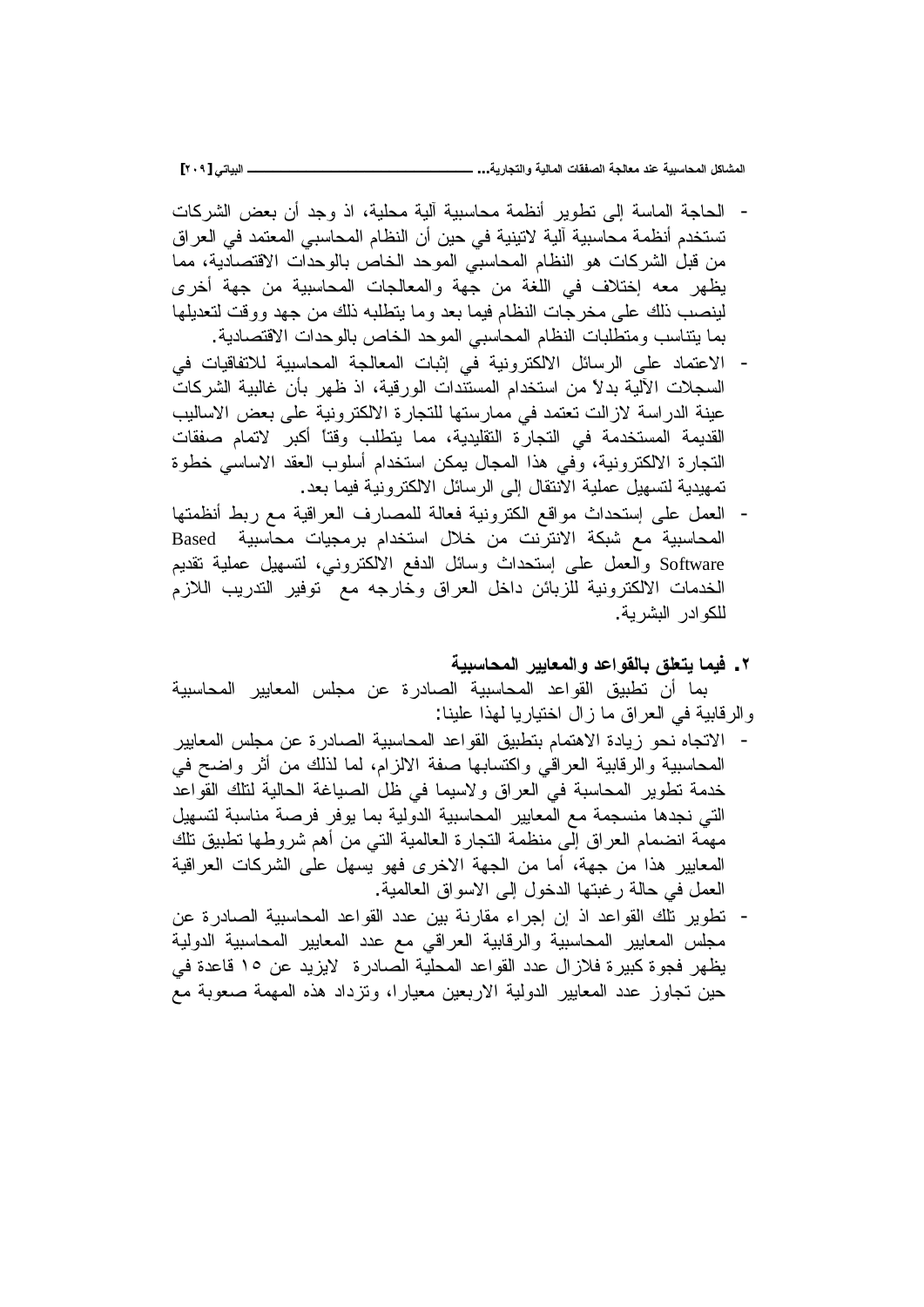ـ تـــُـمِيـة الرافديــن ٨٥ (٢٩)

[٢١٠] كلية الإدارة والاقتصاد/جامعة الموصل \_

ظهور التجارة الالكترونية، حيث نجد أن هناك مجموعة من النقاط يفترض العمل على تنظيمها ضمن قواعد محاسبية مثل:

- استخدام وسائل الدفع الالكتروني وما ينتج عنها من نفقات وتحديد مستوى الاعتر اف بها.
- أساليب التحاسب الضريبي على السلع غير الملموسة. في ظل الانتقال الخاص لها عبر الشبكة واختلاف التكاليف المحيطة بالعملية ومن ثم الدخل الناتج عنها.
- مهارات النَّاهيل العلمي والعملي للمحاسبين، وما يرتبط بها من قواعد نتظم أداء العمل و السلوك لدى المحاسبين .
	- ٣. فيما يتعلق بالبيئة القانونية

لقد أشار قانون الاونستيرال في المادة ٥ منه إلى وسائل الاعتراف القانوني برسائل البيانات بديلاً للمستندات الورقية ومن خلال ما نقدم نظهر هنا الحاجة الماسة إلى:

- توفير متطلبات التجارة الالكترونية وما يرتبط بها من تقنية للمعلومات في ظل التكنولوجيا الحديثة، ولاسيما فيما يتعلق بالعناصر الأتية:
	- الاعتراف بالتوقيع الرقمي.  $\overline{a}$
- الإعتماد على الرسائل الالكترونية لتحل محل المستندات الورقية في إثبات إبرام  $\overline{a}$ النعاقد الالكترونـي.
- اِثِبات موثوقية السجلات الألية وما تحتويه من بيانات وإعتمادها في الدعاوى  $\overline{\phantom{a}}$ القضائية .
- الأخذ بنظر الاعتبار تجارب الدول الاخرى في صباغة القوانين المحلية والاستفادة  $\overline{a}$ من القوانين الإنموذجية والاتفاقيات الدولية التي تم إعدادها لحد الان كالقوانين التي أعدتها لجنة الامم المتحدة، كالقانون التجاري الدولي (الاونستيرال)، قانون التحويلات الدائنة الدولية للعام ١٩٩٢، القانون الإنموذجي للعام ١٩٩٦ ومشروع القو اعد المو حدة الخاصة بالنو قيعات الالكتر و نية.
	- استخدام تقنية التشفير للمحافظة على سرية بيانات الشركة كاستخدام تقنية SSL.

# المراجع أولآ – المراجع باللغة العربية

- ١. نقرير الامم المتحدة والبنك الدولي، "النقديرات المشتركة لإعادة البناء والإعمار في العراق"، أكتوبر ، ٢٠٠٣.
	- ٢ . نقرير اللجنة الاقتصادية والاجتماعية لغربي أسيا (الأ سكوا)، ديسمبر ، ٢٠٠٣.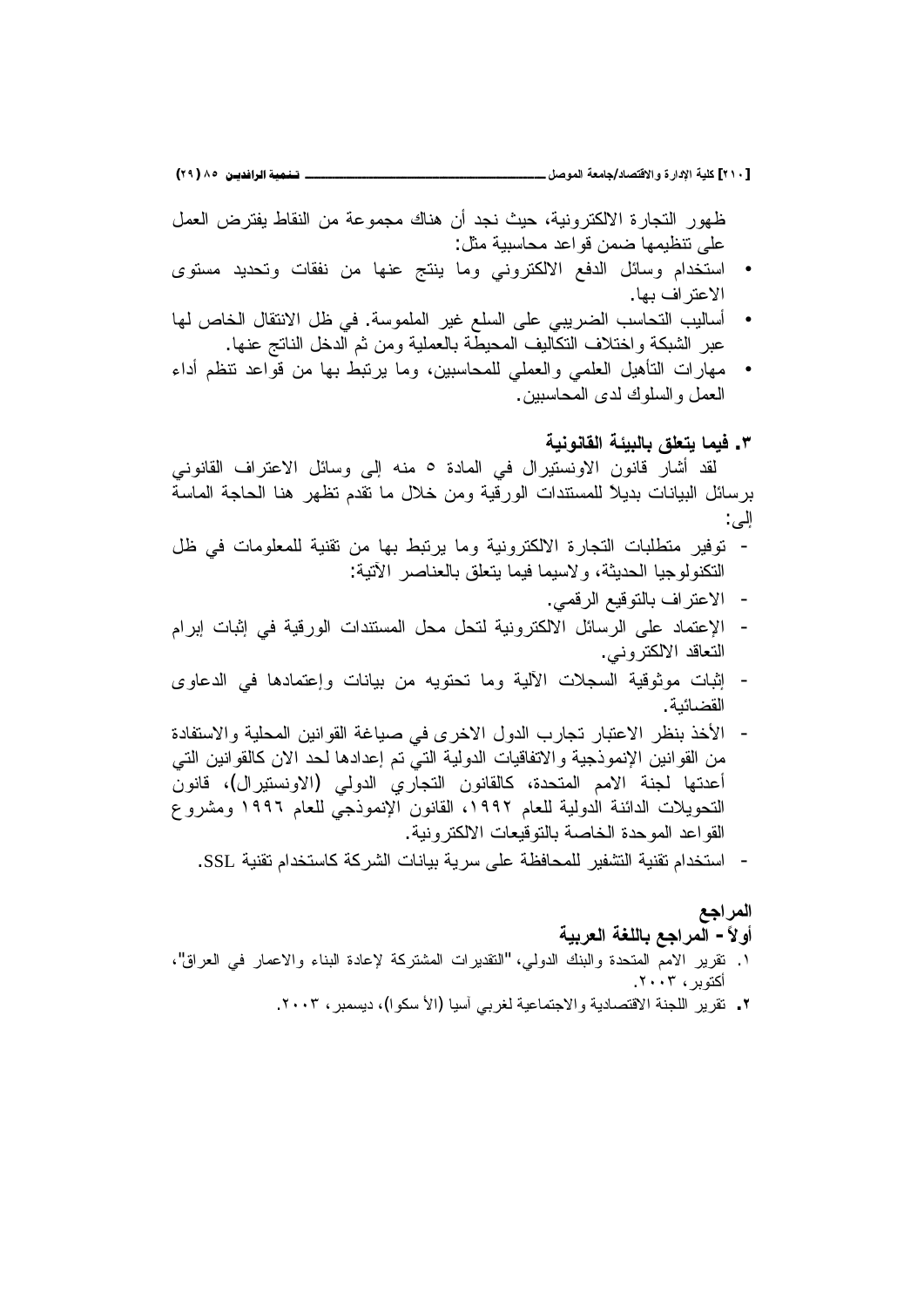**[ÏÎÎ] ƑřœƒŕƃŒººººººººººººººººººººººººººº ...ŗƒŧœŞřƃŒƍŗƒƃœƆƃŒŘœƀŽŮƃŒŗŞƃœŶƆťƈŵŗƒŕŪœšƆƃŒ¾ƂœŬƆƃŒ**

- ٣. جمال نادر، "أساسيات ومفاهيم التجارة الالكترونية"، الطبعة الاولى، دار الاسراء للنشر والنوزيع، الأردن، ٢٠٠٥.
- ٤. حسانة محي الدين، "اقتصاد المعرفة في مجتمع المعلومات"، الأردن، مؤتمر للفترة ١٦- $\Lambda$ .  $\mathcal{N}$   $\mathcal{N}$   $\mathcal{N}$
- ٥. سعد غالب باسين، بشير عباس العلاق، "للتجارة الالكترونية"، الطبعة الاولى، دار المناهج للنشر والتوزيع، الأردن، ٢٠٠٤.
- ٦. سهير عبد الباسط، "اتساع الفجوة الرقمية بين الدول العربية والدول المتقدمة"، شبكة النبأ المعلوماتية، على الموقع www.annabaa.org، آذار ٢٠٠٥.
- www.iccarab.org كال أبو غزالة وشركاه الدولية، غرفة النجارة الدولية، على الموقع www.iccarab.org.  $.7 \cdot . 2$ 
	- ۸. طلال أبو غزالة، " الحكومة الالكترونية"، على الموقع <u>www.ascasociet.org ،</u> ٢٠٠١.
- ٩. طلال أبو غزالة، " العولمة ومهنة المحاسبة"، مجلة المحاسب القانوني العربي، عدد ١٠٢، تموز -أب، ١٩٩٧.
- . الحائل أبو غزالة، المجمع العربي للإدارة والمعرفة، على الموقع <u>www.akms.org</u>، نيسان  $.7 \cdot \cdot \cdot$
- ١١.عبد الرحمن التويجري، "معوقات توافق معابير المحاسبة المحلية مع المعايير الدولية وطرق .<u>www.ksu.edu.sa</u> العلاج"، جامعة الملك سعود، كلية الادارة والاقتصاد، على الموقع <u>www.ksu.edu.sa</u>
- ۱۲.محمد شريف نوفيق، "أثر التجارة الالكترونية على نطوير أنظمة المعلومات المحاسبية: دراسة اختبارية بالتطبيق على استخدام القطاع المصرفي لوسائل الدفع الالكترونية"، مجلة كلية التجارة جامعة الزقازيق، المؤتمر العلمي السنوى الرابع، مصر، مايو ٢٠٠٤.
- ١٣. محمد شريف توفيق، "أساليب تنفيذ عمليات التجار ة الإلكتر ونية والمحاسبة عنها"، ٢٠٠١، على .[www.mstawfik7p.com](http://www.mstawfik7p.com)
- 18 مركز البحوث المالية والمصرفية، " الاتفاقية العامة للتجارة في الخدمات GATS إلى أين؟"، مجلة در اسات مالية ومصرفية، عدد ٣ ،١٩٩٨.
- ١٥ وليد الزيدي،" التجارة الالكترونية عبر الانترنت الموقف القانوني"، الطبعة الاولى، دار المناهج للنشر والنوزيع، الأردن، ٢٠٠٤.
- ١٦. يوسف أبو فارة، "واقع الانترنت والتجارة الالكترونية والخدمات المصرفية الالكترونية العربية، على الموقع v ٢٠٠٣ ، www.yuusuf-abufara.net

# ثانياً – المراجع باللغة الاجنبية

- 1. Andreas I. Nicoulaou," A contingency Models of Perceived Effectiveness in Control Effects", international journal of accounting information systems, 1, 2000.
- 2. Arthur J. Cockfield, "Balancing National Interests in the Taxation of Electronic Commerce Business Profits", on [www.ssrn.com,](http://www.ssrn.com,) 1999.
- 3. Benjamin Wright, "Eggs Baskets: Distribnting the Risks of Electronic Signatures ", on [www.infohaus.com,](http://www.infohaus.com) June 1995.
- 4. Efraim Turban and David King, "Introduction to E- Commerce", prentice hall, United States of America, 2003.